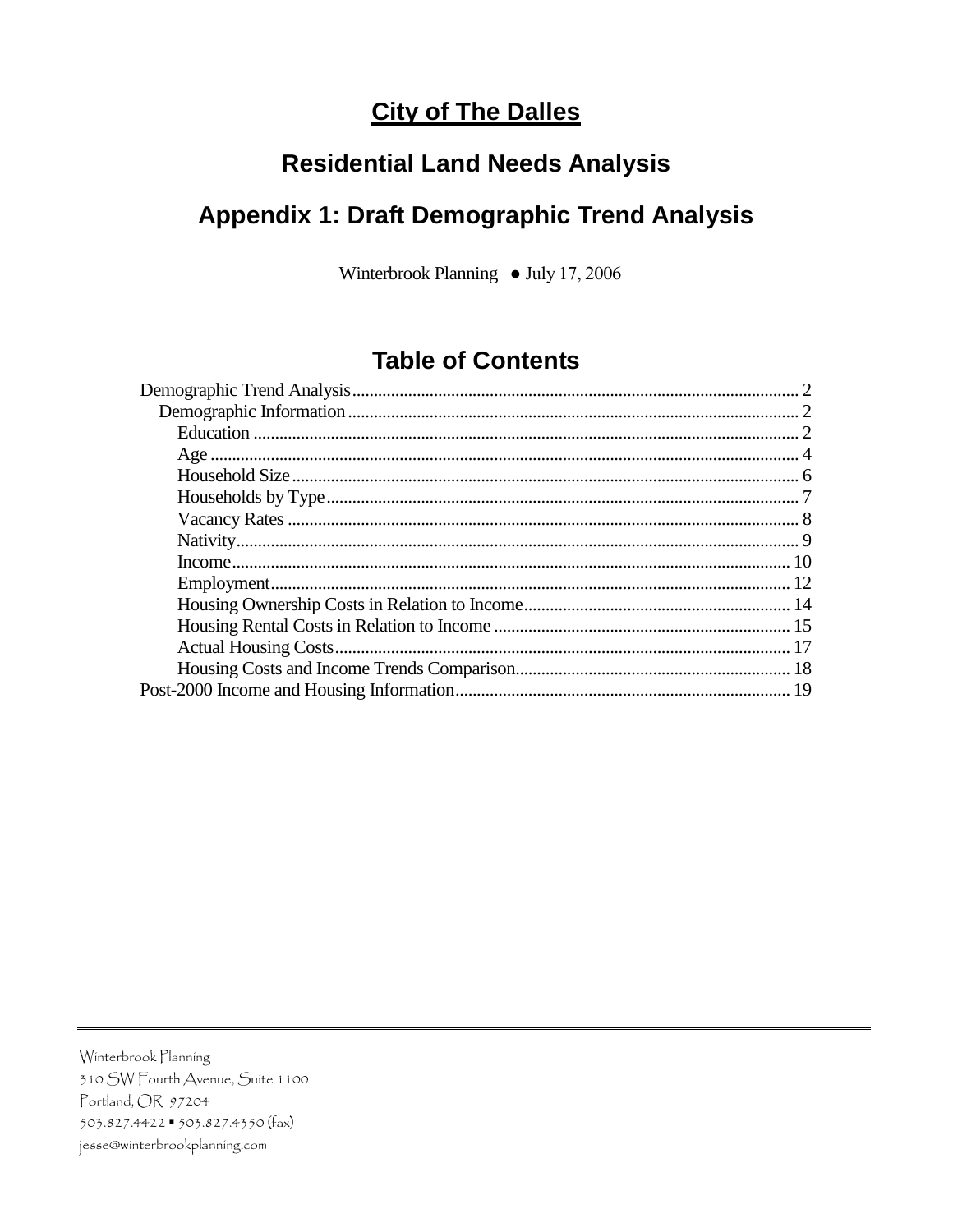## <span id="page-1-0"></span>**DEMOGRAPHIC TREND ANALYSIS**

### <span id="page-1-1"></span>**Demographic Information**

Demographic information<sup>[1](#page-1-3)</sup> – statistics on age, education, income, employment, and housing costs – provides insight into the nature of need. The following sections compare The Dalles' demographic information with nearby Hood River as well as with Wasco County and Oregon as a whole, describe recent trends for each demographic factor, and analyze the demographic information in relation to The Dalles' short and long term objectives.

### <span id="page-1-2"></span>**Education**

**Overview**. Tables 1, 2, and 3 below depict the educational achievement level of workingage residents of The Dalles, Hood River, Wasco County, and Oregon. Educational levels are important in a housing needs analysis, as education levels are related to potential income. An educated populace is also more attractive to potential employers, which can lead to more jobs and more money to spend on housing.

**Comparison**. Higher education rates in The Dalles are slightly lower than the State and Hood River, and slightly higher than Wasco County as a whole.

**Trend**. From 1990 to 2000, the percentage of residents with some college, but no degree rose by 6% in The Dalles, while the percentage of residents without a high school degree dropped by 6%. This is comparable to Wasco County as a whole, but does not match the increase in higher education degree attainment in Hood River or Oregon.

**Interpretation**. The percentage of adults with college degrees in The Dalles did not increase from 1990 to 2000, which increased the existing higher education gap between The Dalles and its comparators. People with lower educational levels typically have lower incomes and generally cannot afford higher-priced housing. Part of The Dalles' economic development strategy is to provide improved educational and job training services. As educational levels increase, so will household incomes. Recent housing trends indicate an increase in multi-family housing, which generally is more affordable than single-family housing. As The Dalles' residents achieve higher levels of education, they are more likely to afford homeownership, and to demand more traditional single-family housing.

<span id="page-1-3"></span> $1$  1990 and 2000 data used in this analysis are from the 1990 and 2000 US Census.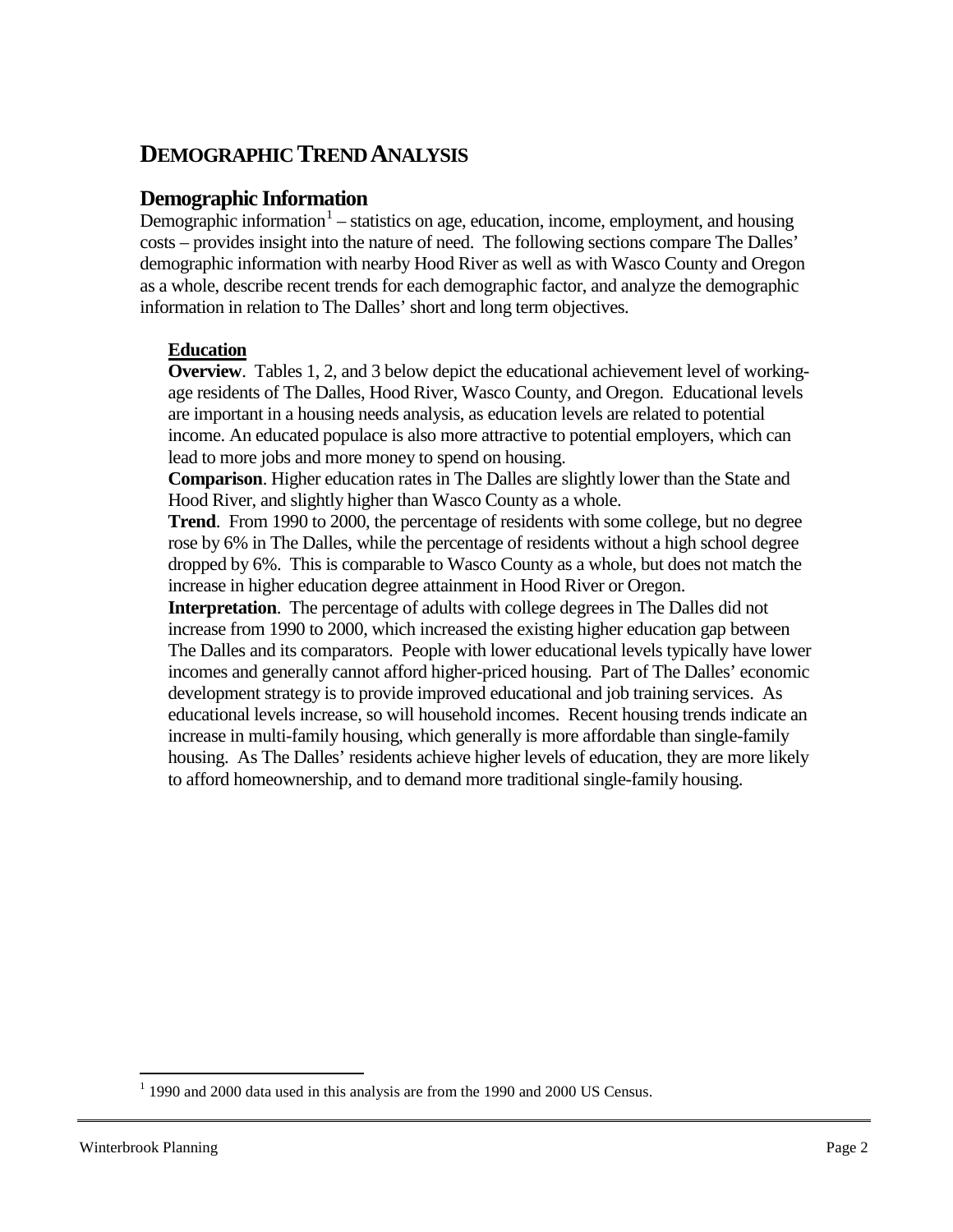| <b>1990 EDUCATIONAL</b><br><b>ATTAINMENT</b> | <b>1990 The</b><br><b>Dalles</b> | <b>1990 Hood</b><br><b>River</b> | 1990<br>Wasco<br><b>County</b> | 1990<br><b>Oregon</b> |
|----------------------------------------------|----------------------------------|----------------------------------|--------------------------------|-----------------------|
| Less than 9th grade                          | 8%                               | 8%                               | 9%                             | 6%                    |
| 9th to 12th grade, no diploma                | 14%                              | 13%                              | 14%                            | 12%                   |
| High school graduate                         | 36%                              | 30%                              | 36%                            | 29%                   |
| Some college, no degree                      | 21%                              | 20%                              | 20%                            | 25%                   |
| Associate degree                             | 6%                               | 7%                               | 6%                             | 7%                    |
| Bachelor's degree                            | 11%                              | 13%                              | 11%                            | 14%                   |
| Graduate or professional degree              | 5%                               | 8%                               | 4%                             | 7%                    |

### **Table 1: Educational Attainment, 1990**

Source: 1990 US Census

| <b>2000 EDUCATIONAL</b><br><b>ATTAINMENT</b> | <b>2000 The</b><br><b>Dalles</b> | <b>2000 Hood</b><br><b>River</b> | <b>2000</b><br><b>Wasco</b><br><b>County</b> | <b>2000</b><br><b>Oregon</b> |
|----------------------------------------------|----------------------------------|----------------------------------|----------------------------------------------|------------------------------|
| Less than 9th grade                          | 5%                               | 7%                               | 6%                                           | 5%                           |
| 9th to 12th grade, no diploma                | 11%                              | 10%                              | 12%                                          | 10%                          |
| High school graduate                         | 35%                              | 23%                              | 34%                                          | 26%                          |
| Some college, no degree                      | 27%                              | 24%                              | 26%                                          | 27%                          |
| Associate degree                             | 6%                               | 4%                               | 7%                                           | 7%                           |
| Bachelor's degree                            | 11%                              | 21%                              | 11%                                          | 16%                          |
| Graduate or professional degree              | 5%                               | 11%                              | 5%                                           | 9%                           |

### **Table 2: Educational Attainment, 2000**

Source: 2000 US Census

| 1990-2000 EDUCATIONAL<br><b>ATTAINMENT TREND</b> | 1990-2000<br><b>The Dalles</b> | 1990-2000<br>Hood<br><b>River</b> | 1990-2000<br><b>Wasco</b><br><b>County</b> | 1990-2000<br><b>Oregon</b> |  |
|--------------------------------------------------|--------------------------------|-----------------------------------|--------------------------------------------|----------------------------|--|
| Less than 9th grade                              | $-3%$                          | $-1\%$                            | $-3\%$                                     | $-1\%$                     |  |
| 9th to 12th grade, no diploma                    | $-3\%$                         | $-3\%$                            | $-2\%$                                     | $-2\%$                     |  |
| High school graduate                             | $-1\%$                         | $-7\%$                            | $-2\%$                                     | $-3\%$                     |  |
| Some college, no degree                          | 6%                             | 4%                                | 6%                                         | 2%                         |  |
| Associate degree                                 | $0\%$                          | $-3\%$                            | 1%                                         | $0\%$                      |  |
| Bachelor's degree                                | $0\%$                          | 8%                                | $-1\%$                                     | 3%                         |  |
| Graduate or professional degree                  | $0\%$                          | 3%                                | 1%                                         | 2%                         |  |

### **Table 3: Educational Attainment Trends, 1990-2000**

Source: 1990 & 2000 US Census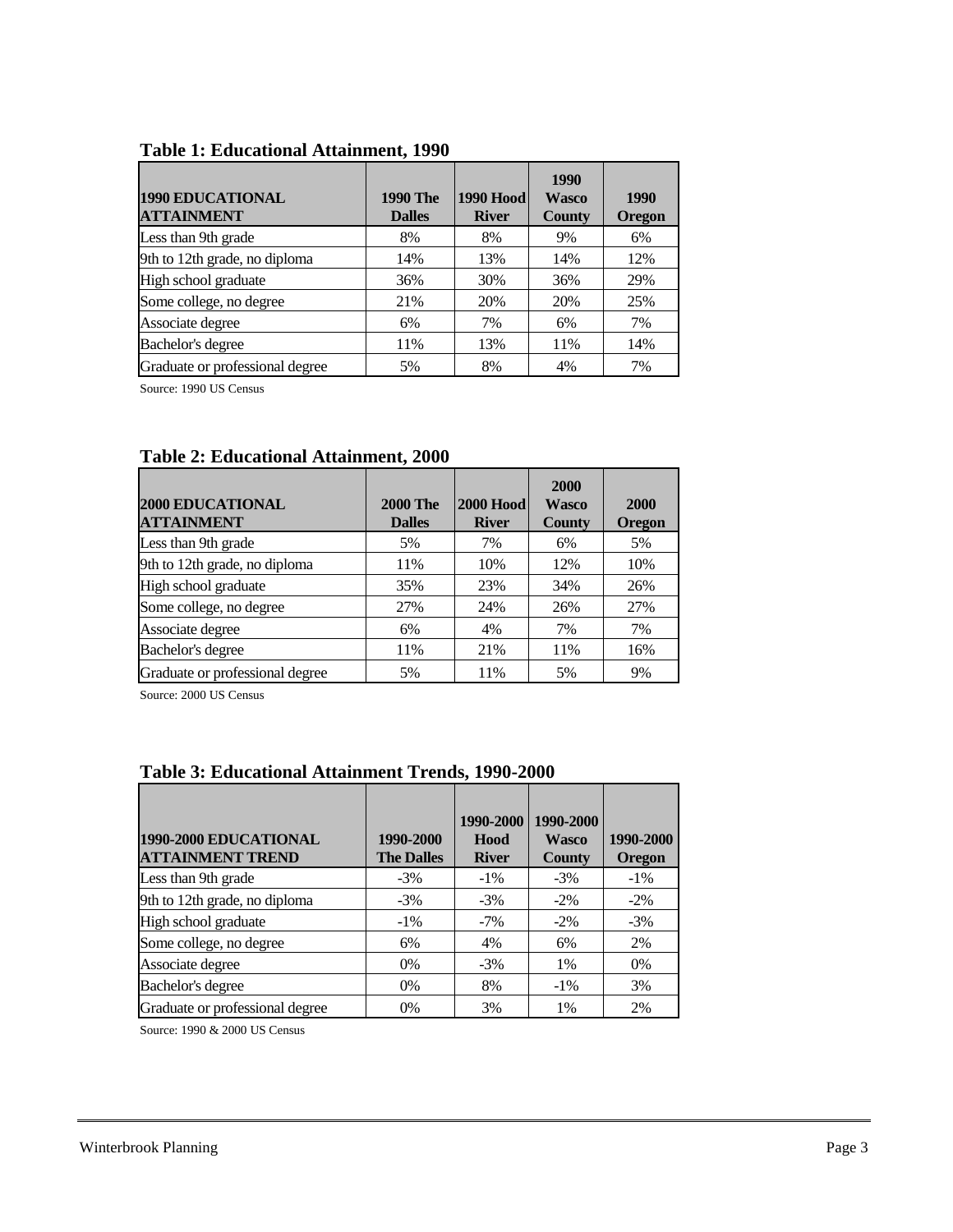### <span id="page-3-0"></span>**Age**

**Overview**. Tables 4-6 below depict age distribution and median ages in The Dalles, Hood River, Wasco County, and Oregon. The age of a city's population is important in a housing needs analysis because different ages can indicate different types of housing requirements. For example, families with children are more likely to want single-family homes, while young people just entering the work force are more likely to be looking for rental housing. An older population is likely to desire smaller lot homes, townhouses, or condominiums, as their household sizes are smaller (1-2 persons) and yard work can become a burden.

**Comparison**. The Dalles' population age distribution is very similar to its comparators, varying on all age cohorts from the Oregon average by 2% or less. However, in The Dalles shows a bit of a skew at the top end, with 18% of The Dalles residents over 65 years of age in 2000, compared to 13% for Oregon. The Dalles has slightly fewer young adults and more retirees. Hood River has become noticeably younger than The Dalles or Oregon.

**Trend**. The Dalles is trending on par with the state, showing most notably decreases in the 25-44 cohorts, and a comparable increase in the 45-54 cohort. The Dalles had a high percentage of retirement-age residents in 1990 as well as 2000.

**Interpretation**. Typically, households at the bottom and top of the age pyramid have less disposable income to spend on housing, while households headed by middle-aged workers have higher-paying jobs and demand higher cost housing. The Dalles' policy is to provide more family-wage jobs, thus retaining younger and middle-aged workers in the community. This will have the effect of increasing demand for traditional single-family housing. However, The Dalles has also traditionally been somewhat of a retirement community, which will retain a need for lower-rent and maintenance dwellings such as manufactured homes and condominiums.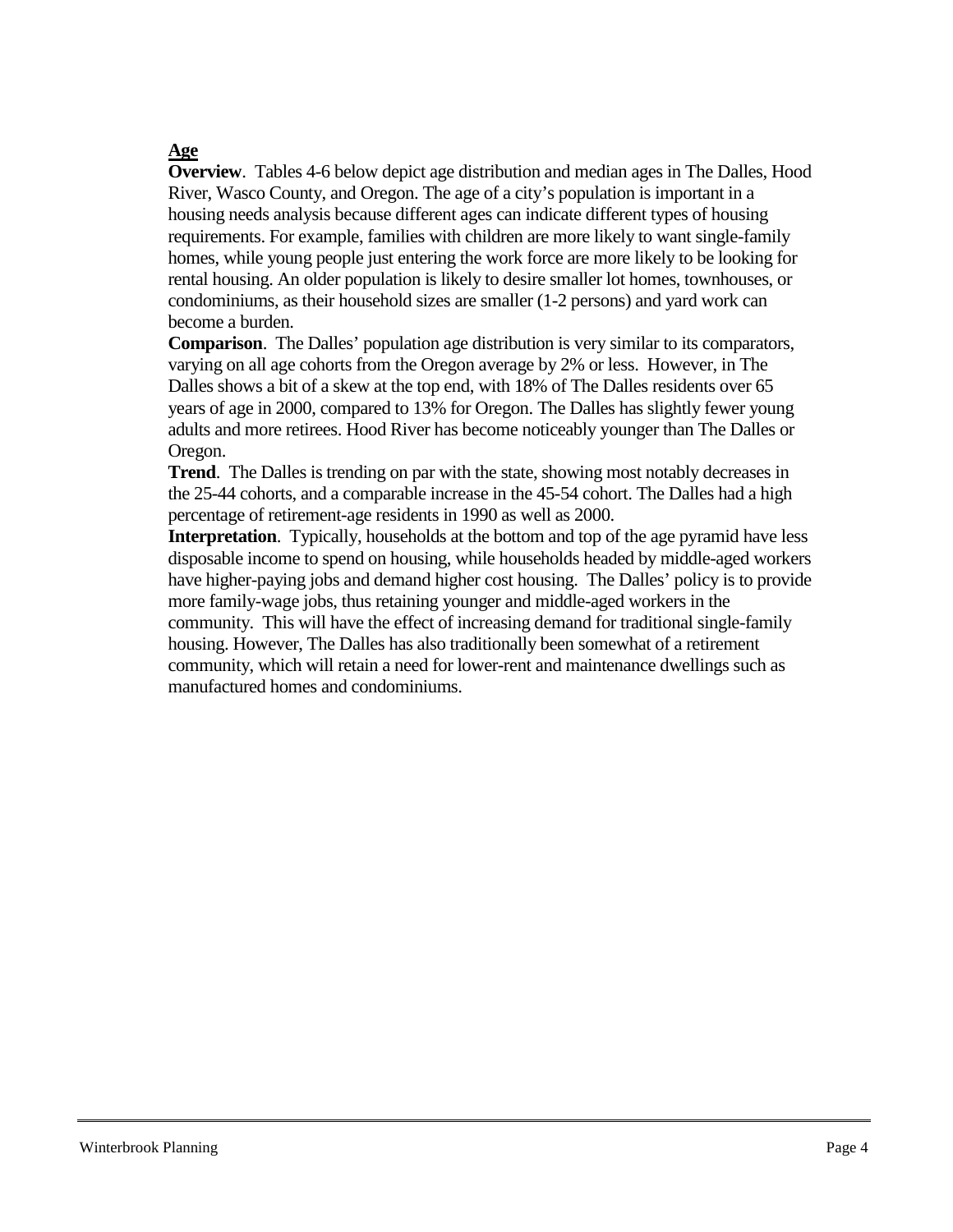| <b>Age Distribution</b><br>1990 | <b>The Dalles</b> | <b>Hood River</b> | <b>Wasco County</b> | <b>Oregon</b> |
|---------------------------------|-------------------|-------------------|---------------------|---------------|
| Under 5 years                   | 7%                | 8%                | 7%                  | 7%            |
| 5 to 9 years                    | 7%                | 8%                | 8%                  | 7%            |
| 10 to 14 years                  | 8%                | 6%                | 8%                  | 7%            |
| 15 to 19 years                  | 7%                | 6%                | 7%                  | 7%            |
| 20 to 24 years                  | 5%                | 6%                | 4%                  | 7%            |
| 25 to 34 years                  | 13%               | 18%               | 13%                 | 16%           |
| 35 to 44 years                  | 16%               | 15%               | 16%                 | 17%           |
| 45 to 54 years                  | 10%               | 9%                | 11%                 | 10%           |
| 55 to 59 years                  | 4%                | 4%                | 5%                  | 4%            |
| 60 to 64 years                  | 4%                | 4%                | 5%                  | 4%            |
| 65 to 74 years                  | 10%               | 9%                | 10%                 | 8%            |
| 75 to 84 years                  | 7%                | 6%                | 6%                  | 5%            |
| 85 years and over               | 2%                | 2%                | 2%                  | 1%            |

**Table 4: Age Distribution, 1990**

Source: 1990 US Census

| <b>Age Distribution</b><br>2000 | <b>The Dalles</b> | <b>Hood River</b> | <b>Wasco County</b> | <b>Oregon</b> |
|---------------------------------|-------------------|-------------------|---------------------|---------------|
| Under 5 years                   | 7%                | 8%                | 7%                  | 7%            |
| 5 to 9 years                    | 7%                | 7%                | 7%                  | 7%            |
| 10 to 14 years                  | 7%                | 7%                | 7%                  | 7%            |
| 15 to 19 years                  | 7%                | 7%                | 7%                  | 7%            |
| 20 to 24 years                  | 6%                | 7%                | 5%                  | 7%            |
| 25 to 34 years                  | 12%               | 16%               | 11%                 | 14%           |
| 35 to 44 years                  | 14%               | 16%               | 15%                 | 15%           |
| 45 to 54 years                  | 15%               | 12%               | 15%                 | 15%           |
| 55 to 59 years                  | 5%                | 4%                | 6%                  | 5%            |
| 60 to 64 years                  | 4%                | 3%                | 5%                  | 4%            |
| 65 to 74 years                  | 8%                | 5%                | 8%                  | 6%            |
| 75 to 84 years                  | 7%                | 5%                | 6%                  | 5%            |
| 85 years and over               | 3%                | 3%                | 2%                  | 2%            |

### **Table 5: Age Distribution, 2000**

Source: 2000 US Census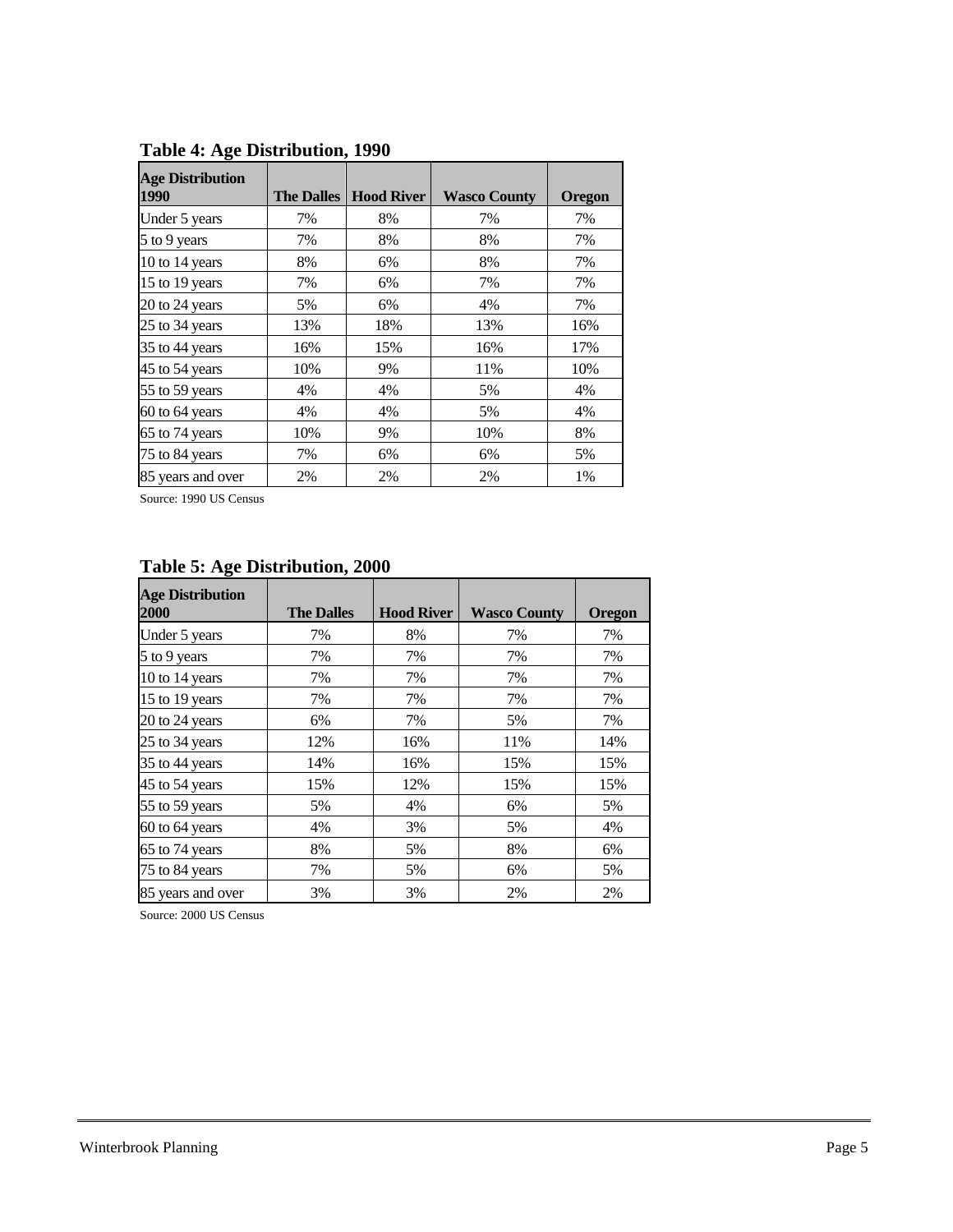| <b>Age Distribution</b><br><b>Trend 1990-2000</b> | <b>The Dalles</b> | Hood<br><b>River</b> | <b>Wasco County</b> | Oregon |
|---------------------------------------------------|-------------------|----------------------|---------------------|--------|
| Under 5 years                                     | $0\%$             | 0%                   | 0%                  | $-1\%$ |
| 5 to 9 years                                      | $0\%$             | $-1\%$               | $-1\%$              | $-1\%$ |
| 10 to 14 years                                    | $-1\%$            | 1%                   | $-1\%$              | 0%     |
| 15 to 19 years                                    | $0\%$             | 1%                   | 0%                  | 1%     |
| 20 to 24 years                                    | 1%                | 1%                   | 1%                  | 0%     |
| 25 to 34 years                                    | $-2\%$            | $-2\%$               | $-2\%$              | $-2\%$ |
| 35 to 44 years                                    | $-2\%$            | 1%                   | $-1\%$              | $-1\%$ |
| 45 to 54 years                                    | 5%                | 3%                   | 4%                  | 4%     |
| 55 to 59 years                                    | 1%                | $0\%$                | 1%                  | 1%     |
| 60 to 64 years                                    | $-1\%$            | $-1\%$               | 0%                  | 0%     |
| 65 to 74 years                                    | $-2\%$            | $-3\%$               | $-1\%$              | $-2\%$ |
| 75 to 84 years                                    | 0%                | $-1\%$               | 0%                  | 0%     |
| 85 years and over                                 | 1%                | 1%                   | 0%                  | $0\%$  |

**Table 6: Age Distribution Trends, 1990-2000**

Source: 1990 & 2000 US Census

#### <span id="page-5-0"></span>**Household Size**

**Overview**. Table 7 depicts the average household size, as well as the change in household size, for The Dalles, Hood River, Wasco County, and Oregon in 1990 and 2000. Changes in household size can have a significant affect on the number of housing units a community will need to house its population. There are two probable affects on housing demand from larger household sizes: first, families with many children typically have less disposable income to spend on housing; second, these same families are likely to spend a greater proportion of their incomes on housing, and prefer traditional single-family homes. **Comparison**. In 1990, The Dalles had a smaller average household size (2.4 persons per household) than Wasco County (2.48), and Oregon as a whole (2.5), but slightly higher than Hood River (2.33). In 2000, The Dalles' household size remained the same, while Hood River showed a slight increase (to 2.38). Wasco County and the state of Oregon as a whole declined very slightly (down by 0.01) in household size during this time period. **Trend**. Household sizes remained fairly static in The Dalles and its comparators over the 1990-2000 timeframe.

**Interpretation**. The Dalles' relatively low household sizes may reflect the City's higher age characteristics, as retirement-age households typically have fewer members. State and County trends are slightly downward.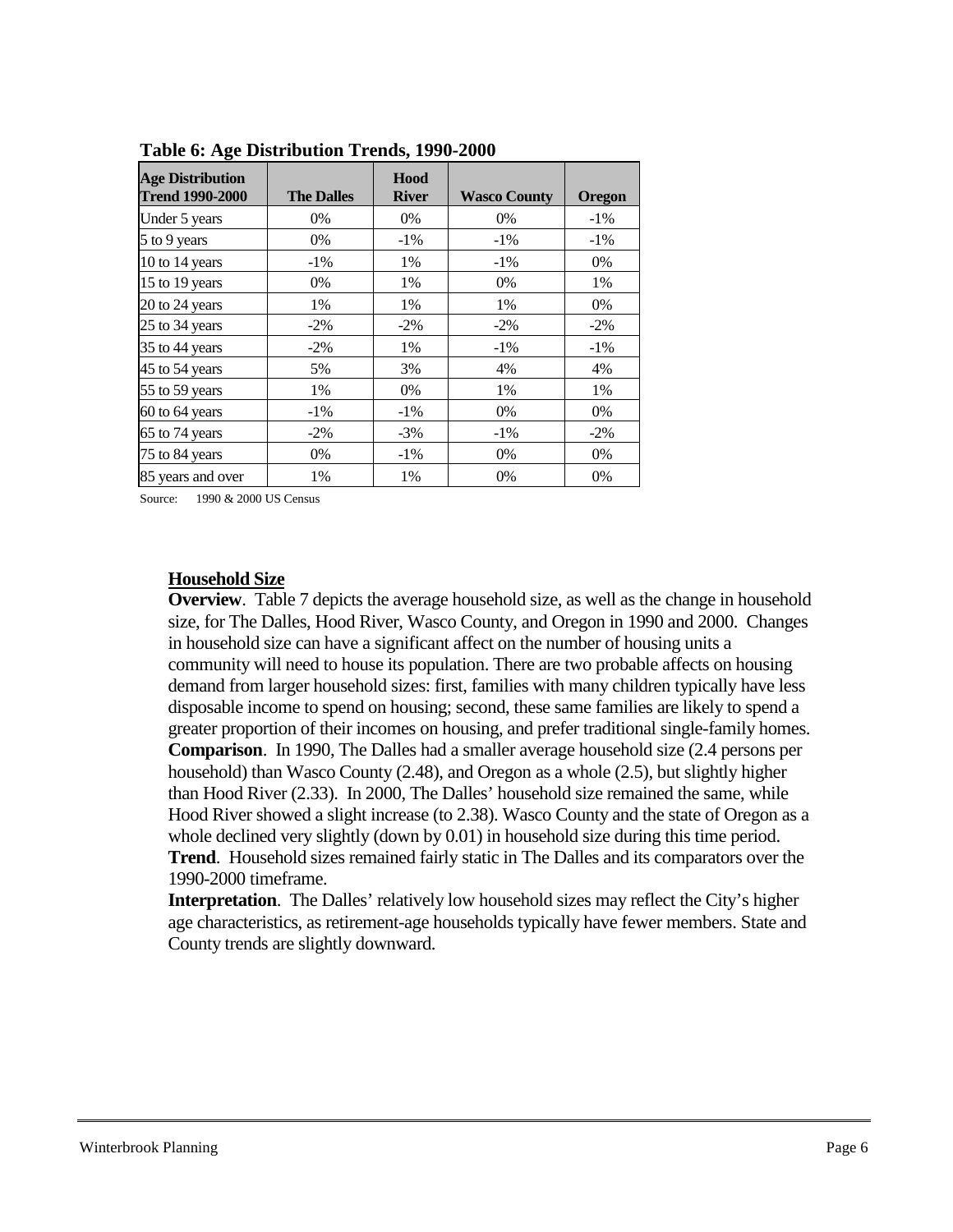| Household Size 1990-2000    | <b>The Dalles</b> | <b>Hood River</b> | <b>Wasco County</b> | <b>Oregon</b> |
|-----------------------------|-------------------|-------------------|---------------------|---------------|
| Average household size 1990 | 2.4               | 2.33              | 2.48                | 2.52          |
| Average household size 2000 | 2.4               | 2.38              | 2.47                | 2.51          |
| Trend                       | 100%              | 102%              | 100%                | 100%          |

### **Table 7: Persons per Household 1990-2000**

Source: 1990 & 2000 US Census

### <span id="page-6-0"></span>**Households by Type**

**Overview**. Tables 8, 9, and 10 below show the type of households in The Dalles, Hood River, Wasco County, and the state of Oregon, for 1990 to 2000. Household type tells us the components of households – whether the households are serving families, unrelated persons, a single householder, or if the householder is age 65 or older. Household type is important to know in a housing needs analysis, as it explains what sectors of the population are using the housing available.

**Comparison**. In 1990, The Dalles had a slightly low percentage of family households at 66%, compared to 68% for the State overall and Wasco County at 70%. Hood River was even lower at only 63%. In 1990, 29% of The Dalles' households were occupied by one person, compared to 26% in Wasco County, and 25% in Oregon. Hood River had an even higher percentage of single-person households (33%). The Dalles had a large proportion of householders aged 65 and above at 16%, substantially higher than the comparators, which ranged from 14% in Hood River to 10% for the State overall.

In 2000, The Dalles remained unchanged for most of the household types, which brought it closer in line with Oregon and Wasco County overall. Hood River, following its younger age and retiree trend, had only 59% family households, and a 33% rate of singleperson households.

**Trend**. The Dalles' only trend was a slightly lower percentage of householders 65 years and over.

**Interpretation**. As shown above in Table 6, the population age trends decreased by 1% for the 65 years and over age cohort in The Dalles, but increased by 1% in the 85+ range. The older householder percentage decrease possibly reflects a slight shift in household type toward group housing or elder care facilities. The Dalles' higher percentage of singleperson households may indicate a continuing need for smaller dwellings such as condominiums, townhomes, and manufactured dwellings. The Dalles has had a steady mix of family and non-family households that is comparable to the State as a whole, so retains a need for standard stick-built dwellings.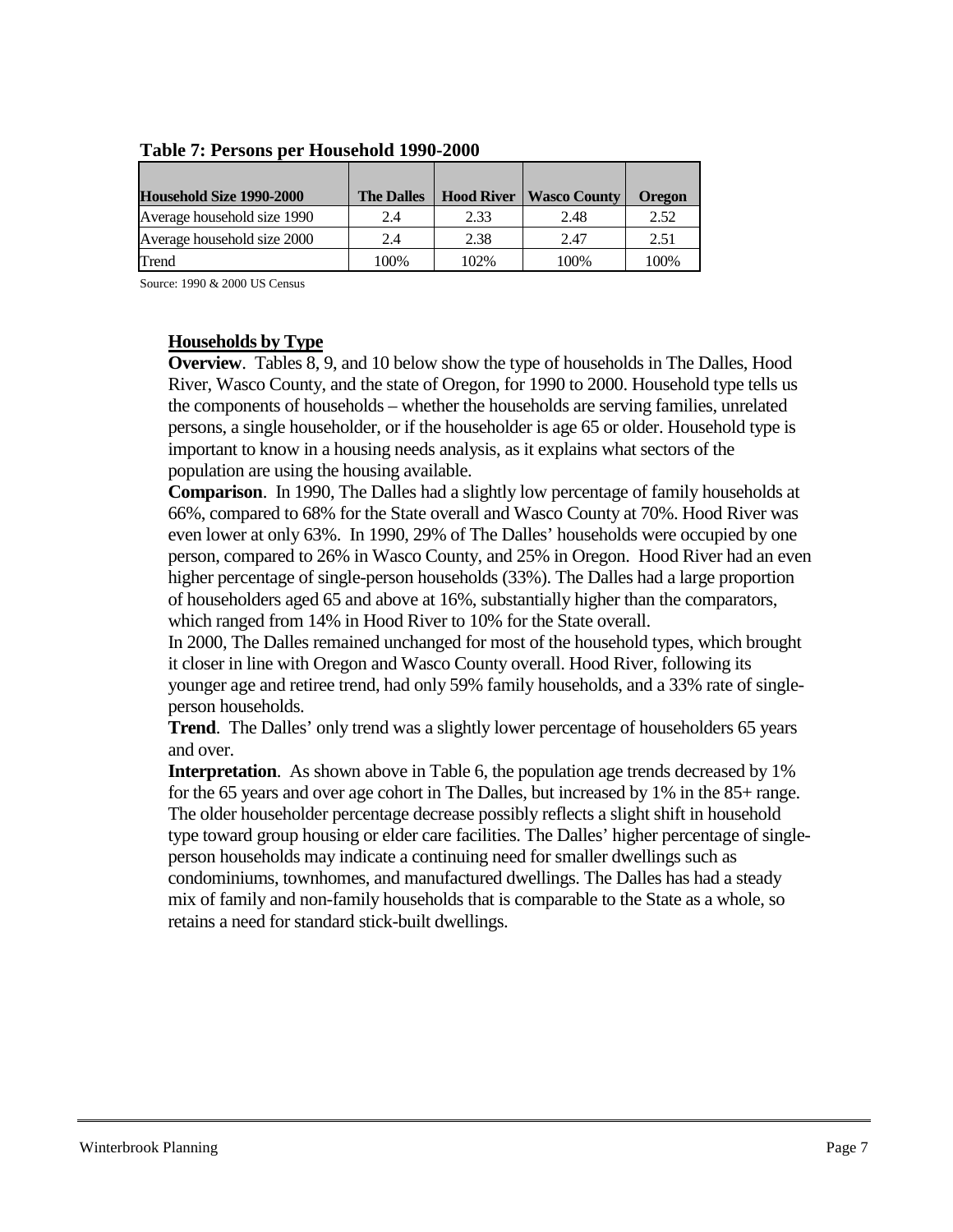|                                |                   | Hood         |                     |               |
|--------------------------------|-------------------|--------------|---------------------|---------------|
| <b>HOUSEHOLDS BY TYPE 1990</b> | <b>The Dalles</b> | <b>River</b> | <b>Wasco County</b> | <b>Oregon</b> |
| Family households (families)   | 66%               | 63%          | 70%                 | 68%           |
| Nonfamily households           | 34%               | 37%          | 30%                 | 32%           |
| Householder living alone       | 29%               | 32%          | 26%                 | 25%           |
| Householder 65 years and over  | 16%               | 14%          | 13%                 | 10%           |

#### **Table 8: Households by Family Status 1990**

Source: 1990 US Census

### **Table 9: Households by Type 2000**

|                                |                   | Hood         |                     |               |
|--------------------------------|-------------------|--------------|---------------------|---------------|
| <b>HOUSEHOLDS BY TYPE 2000</b> | <b>The Dalles</b> | <b>River</b> | <b>Wasco County</b> | <b>Oregon</b> |
| Family households (families)   | 66%               | 59%          | 69%                 | 66%           |
| Nonfamily households           | 34%               | 41%          | 31%                 | 34%           |
| Householder living alone       | 29%               | 33%          | 26%                 | 26%           |
| Householder 65 years and over  | 14%               | 15%          | 12%                 | 9%            |

Source: 2000 US Census

| $\frac{1}{2}$ and $\frac{1}{2}$ and $\frac{1}{2}$ and $\frac{1}{2}$ and $\frac{1}{2}$ and $\frac{1}{2}$ and $\frac{1}{2}$ and $\frac{1}{2}$ and $\frac{1}{2}$ and $\frac{1}{2}$ and $\frac{1}{2}$ and $\frac{1}{2}$ and $\frac{1}{2}$ and $\frac{1}{2}$ and $\frac{1}{2}$ and $\frac{1}{2}$ a |                   |                   |                     |               |  |  |
|-----------------------------------------------------------------------------------------------------------------------------------------------------------------------------------------------------------------------------------------------------------------------------------------------|-------------------|-------------------|---------------------|---------------|--|--|
| <b>Households by Type Trend 1990-</b><br>2000                                                                                                                                                                                                                                                 | <b>The Dalles</b> | <b>Hood River</b> | <b>Wasco County</b> | <b>Oregon</b> |  |  |
| Family households (families)                                                                                                                                                                                                                                                                  | 0%                | -4%               | $-1\%$              | $-2\%$        |  |  |
| Nonfamily households                                                                                                                                                                                                                                                                          | 0%                | 4%                | 1%                  | 2%            |  |  |
| Householder living alone                                                                                                                                                                                                                                                                      | $0\%$             | 1%                | $0\%$               | 1%            |  |  |
| Householder 65 years and over                                                                                                                                                                                                                                                                 | $-3\%$            | 1%                | $-2\%$              | $-1\%$        |  |  |

#### **Table 10: Households by Type 1990-2000**

Source: 1990 & 2000 US Census

### <span id="page-7-0"></span>**Vacancy Rates**

**Overview**. Tables 11, 12, and 13 depict vacancy rates for The Dalles, Hood River, Wasco County, and Oregon in 1990 and 2000. Vacancy rates are important in determining future land needs, as they can affect market choice as well as development trends. **Comparison.** The Dalles in 1990 had the lowest overall vacancy rate<sup>[2](#page-7-1)</sup> of all comparators. The Dalles' homeowner vacancy rates were lower than Hood River (3.5%) and Wasco County (1.9%), but slightly higher than Oregon (1.4%). The Dalles' rental vacancy rate in 1990 was 6.8%, significantly lower than Hood River (18.8%) and Wasco County (9.3%), but higher than Oregon (5.3%). In 2000, The Dalles' homeowner vacancy rate was comparable to Oregon as a whole at 2.3%, higher than Hood River (1.9%), and lower than Wasco County (2.9%). Rental vacancy rates in 2000 for The Dalles were at 7.2%, comparable to the State and County, and significantly higher than Hood River (3.5%).

<span id="page-7-1"></span><sup>&</sup>lt;sup>2</sup> Overall vacancy rate includes all unoccupied housing units.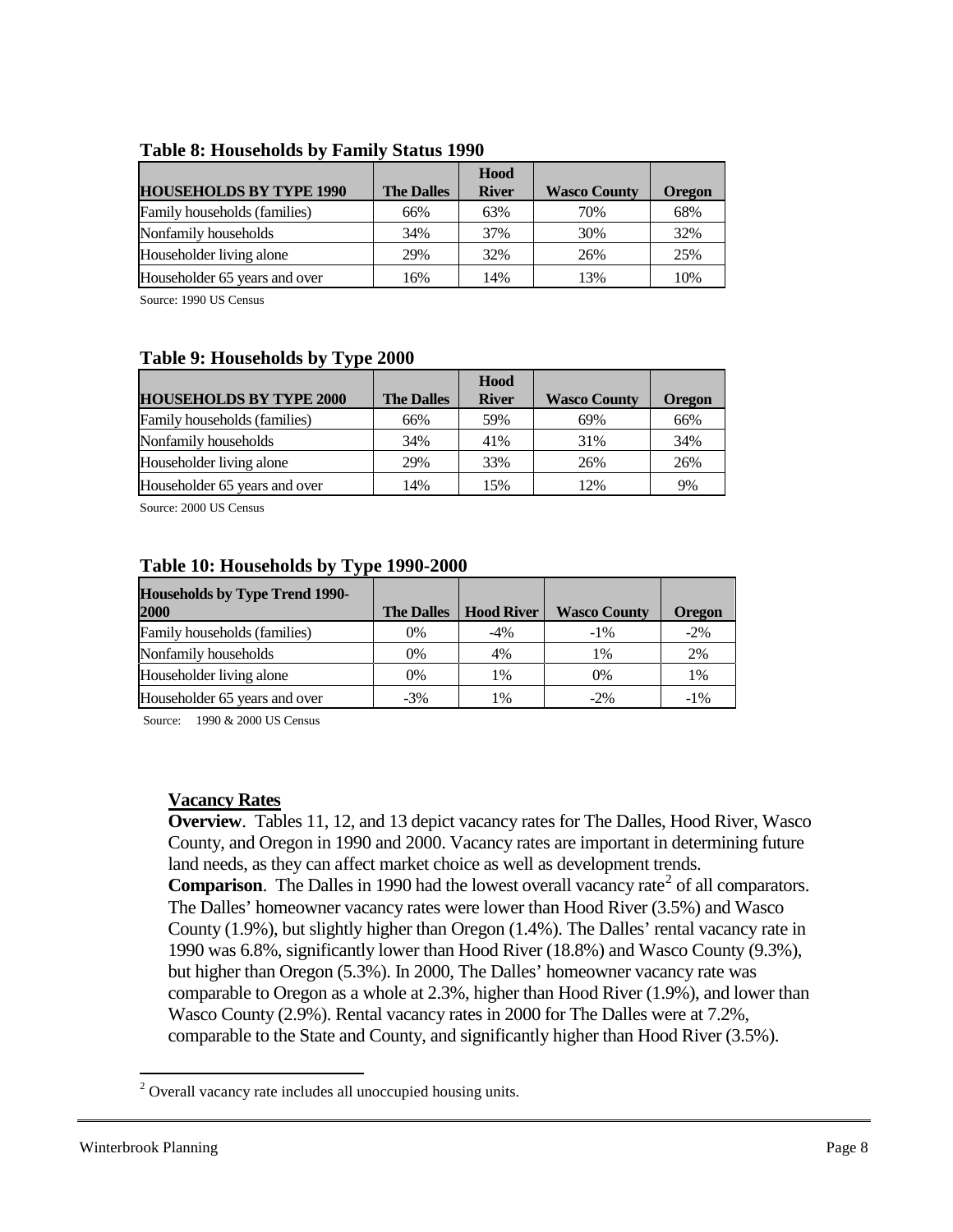Overall vacancy rate for The Dalles remained low, at 6.3% compared to Hood River and Oregon (8.2%), and Wasco County (11.7%).

**Trend**. The Dalles' vacancy rates for both ownership and rental housing units rose slightly between 1990 and 2000, while its overall vacancy rate decreased. Hood River's vacancy rates declined substantially, especially for rental units. Wasco County's homeownership vacancy rate increased slightly, but rental vacancy rate dropped by 2%. In the State as a whole, vacancy rates increased slightly in all categories.

**Interpretation**. The Dalles' vacancy rates changed the least among all comparators from 1990-2000. Increased housing supply seems to be matching increased housing demand from population growth fairly well. Homeowner and rental vacancy rates are comparable to the County and State overall.

| <b>Vacancy Rates 1990</b>   | <b>The Dalles</b> | <b>Hood River</b> | <b>Wasco County</b> | <b>Oregon</b> |
|-----------------------------|-------------------|-------------------|---------------------|---------------|
| Homeowner vacancy rate      | 1.6%              | 3.5%              | 1.9%                | 1.4%          |
| Rental vacancy rate         | 6.8%              | 18.8%             | 9.3%                | 5.3%          |
| <b>Overall Vacancy Rate</b> | 6.6%              | 16%               | 17.8%               | 7.6%          |

### **Table 11: Vacancy Rates, 1990**

Source: 1990 US Census

### **Table 12: Vacancy Rates, 2000**

| <b>Vacancy Rates 2000</b>   | <b>The Dalles</b> | <b>Hood River</b> | <b>Wasco County</b> | <b>Oregon</b> |
|-----------------------------|-------------------|-------------------|---------------------|---------------|
| Homeowner vacancy rate      | 2.3%              | 1.9%              | 2.6%                | 2.3%          |
| Rental vacancy rate         | 7.2%              | 3.5%              | 7.2%                | 7.3%          |
| <b>Overall Vacancy Rate</b> | 6.3%              | 8.2%              | 11.7%               | 8.2%          |

Source: 2000 US Census

### **Table 13: Vacancy Rates Trend, 1990-2000**

| <b>Vacancy Rates Trend 1990-</b><br>2000 | <b>The Dalles</b> | <b>Hood River</b> | <b>Wasco County</b> | <b>Oregon</b> |
|------------------------------------------|-------------------|-------------------|---------------------|---------------|
| Homeowner vacancy rate                   | $0.7\%$           | $-1.6\%$          | $0.7\%$             | 0.9%          |
| Rental vacancy rate                      | 0.4%              | $-15.3%$          | $-2.1\%$            | 2.0%          |
| <b>Overall Vacancy Rate</b>              | $-0.3\%$          | $-7.8\%$          | $-6.1\%$            | $0.6\%$       |

Source: 1990 & 2000 US Census

### <span id="page-8-0"></span>**Nativity**

**Overview**. Tables 14, 15, and 16 describe nativity and place of birth for residents of The Dalles, Hood River, Wasco County, and Oregon as a whole from 1990 to 2000. Nativity is an important factor to look at in a housing needs analysis, as past and current population stability can be used to make assumptions regarding future population stability, as well as social and economic stability, over the next 20 years.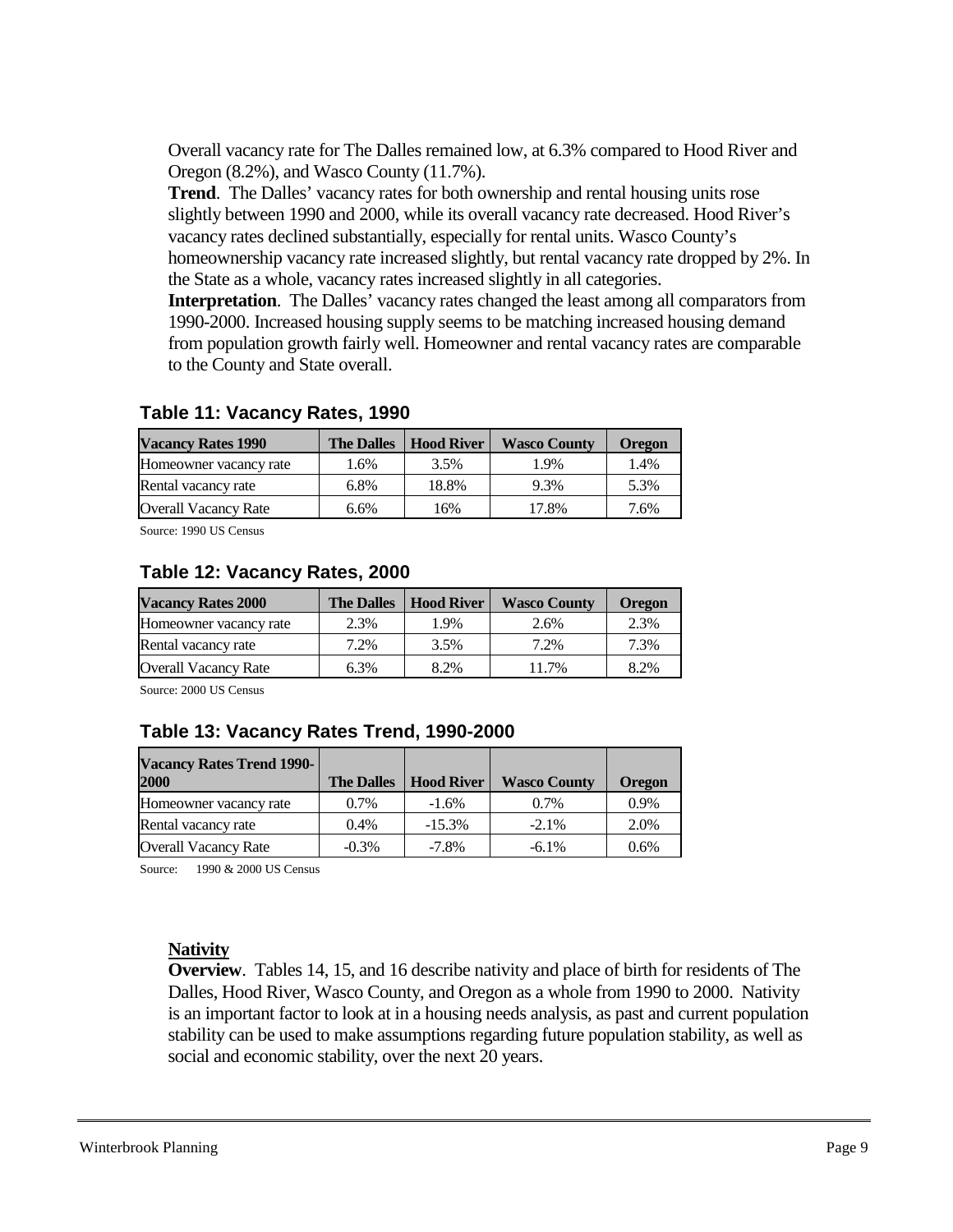**Comparison**. In 1990, The Dalles and its comparators were comparably homogeneous, with 94-96% of the population born in the United States. In 2000, The Dalles, Wasco County, and Oregon decreased slightly to 92-94% native born population, and Hood River decreased to 84%.

**Trend**. All the comparators studied in this document decreased in native population as a percentage of the whole – 1% in The Dalles, 2% in Wasco County, 4% in Oregon as a whole, and 10% in Hood River.

**Interpretation**. The Dalles population has remained fairly static in nativity characteristics, with less fluctuation than its comparators. This indicates that larger scale social and economic changes related to increasing non-native population are less likely to occur in The Dalles. However, nearby Hood River's non-native population increased substantially from 1990-2000, a trend that may continue up the river in the near future.

#### **Nativity and Place of Birth 1990 The Dalles Hood River Wasco County Oregon** Native population  $\begin{array}{|c|c|c|c|c|c|c|c|} \hline \end{array}$  94% 96% 96% 95% Foreign-born population  $6\%$  6% 6% 4% 4% 5% Entered the U.S. 1980 to 1990  $\vert$  3% 5% 2% 2% 2% 2%

## **Table 14: Nativity and Place of Birth, 1990**

Source: 1990 US Census

### **Table 15: Nativity and Place of Birth, 2000**

| <b>Nativity and Place of Birth 2000</b> | <b>The Dalles</b> | Hood<br><b>River</b> | <b>Wasco County</b> | <b>Oregon</b> |
|-----------------------------------------|-------------------|----------------------|---------------------|---------------|
| Native                                  | 93%               | 84%                  | 94%                 | 92%           |
| Foreign born                            | 7%                | 16%                  | 6%                  | 8%            |
| Entered 1990 to March 2000              | 3%                | 8%                   | 2%                  | 4%            |

Source: 2000 US Census

### **Table 16: Nativity and Place of Birth Trends 1990-2000**

| <b>Nativity and Place of Birth Trend 1990-</b><br>2000 | <b>The Dalles</b> | Hood<br><b>River</b> | <b>Wasco County</b> | <b>Oregon</b> |
|--------------------------------------------------------|-------------------|----------------------|---------------------|---------------|
| Native population                                      | $-1\%$            | $-10\%$              | $-2\%$              | $-4\%$        |
| Foreign-born population                                | 1%                | 10%                  | 2%1                 | 4%            |
| Entered the U.S. Previous 10 Years                     | 0%                | 3%                   | 0%                  | 2%            |

Source: 1990 & 2000 US Census

### <span id="page-9-0"></span>**Income**

**Overview**. Tables 17, 18, and 19 depict household income for The Dalles, Hood River, Wasco County, and Oregon in 1989 and 1999. Goal 10 requires local governments to provide affordable housing opportunities for existing and future residents. This is done by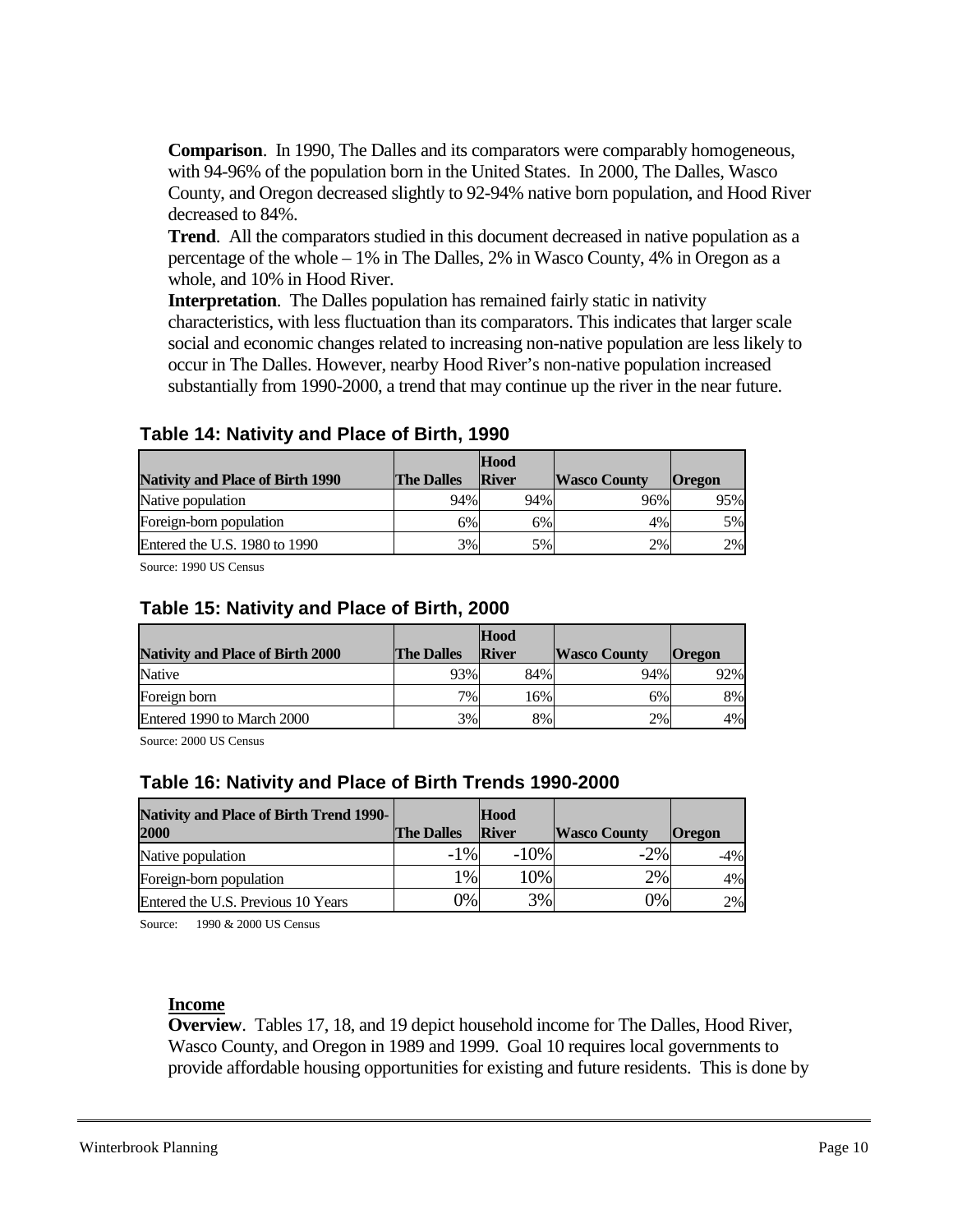comparing household income with housing costs, to determine the type and density of housing types that are needed in a community.

**Comparison**. In 1990, The Dalles had a lower median household income than the other comparators - \$23,743, compared to \$24,355 for Hood River, \$24,908 for Wasco County, and \$27,250 for Oregon as a whole. The breakdown of income brackets for 1989 shows that 52% of The Dalles' households were earning incomes of less than \$25,000 at that time. The comparators had similar or slightly lower percentages of householders in the lower income ranges – 52% in Hood River, 50% in Wasco County, and 46% in Oregon as a whole.

In 1999, median household incomes in The Dalles rose to \$35,430, compared with \$31,580 in Hood River, \$35,959 in Wasco County, and \$40,916 in Oregon. The Dalles had 34% of households earning under \$25,000, compared to 36% in Hood River, 33% in Wasco County, and 28% in Oregon as a whole.

**Trend**. Median household income in The Dalles grew by 149% between 1989 and 1999, compared with 130% for Hood River, 144% for Wasco County, and 150% for Oregon as a whole. The increase in median household incomes for The Dalles was generally on pace with income growth in the comparators other than Hood River.

**Interpretation**. Household incomes in The Dalles are fairly low, compared with Oregon as a whole. However, Oregon's figures include the higher population and cost-of-living regions such as the Portland Metropolitan Area. The Dalles has kept pace with income growth trends from a percentage standpoint. Hood River has not, which would indicate a greater need for affordable housing opportunities in that jurisdiction. Discussion of housing costs to income levels in the Owner Costs and Rental Costs sections will allow us to determine if housing costs are out of range for The Dalles residents.

| <b>Household Income 1989</b>      | <b>The Dalles</b> | <b>Hood River</b> | <b>Wasco County</b> | <b>Oregon</b> |
|-----------------------------------|-------------------|-------------------|---------------------|---------------|
| Less than $$5,000$                | 6%                | 8%                | 6%                  | 6%            |
| \$5,000 to \$9,999                | 13%               | 12%               | 12%                 | 10%           |
| \$10,000 to \$14,999              | 13%               | 10%               | 12%                 | 10%           |
| \$15,000 to \$24,999              | 20%               | 22%               | 20%                 | 20%           |
| \$25,000 to \$34,999              | 17%               | 18%               | 18%                 | 18%           |
| \$35,000 to \$49,999              | 16%               | 16%               | 16%                 | 18%           |
| \$50,000 to \$74,999              | 10%               | 12%               | 11%                 | 13%           |
| \$75,000 to \$99,999              | 2%                | 2%                | 2%                  | 3%            |
| \$100,000 to \$149,999            | 1%                | 1%                | 1%                  | 2%            |
| \$150,000 or more                 | 1%                | 0%                | 1%                  | 1%            |
| Median household income (dollars) | 23,743            | 24,355            | 24.908              | 27,250        |

**Table 17: Income Comparison, 1989**

Source: 1990 US Census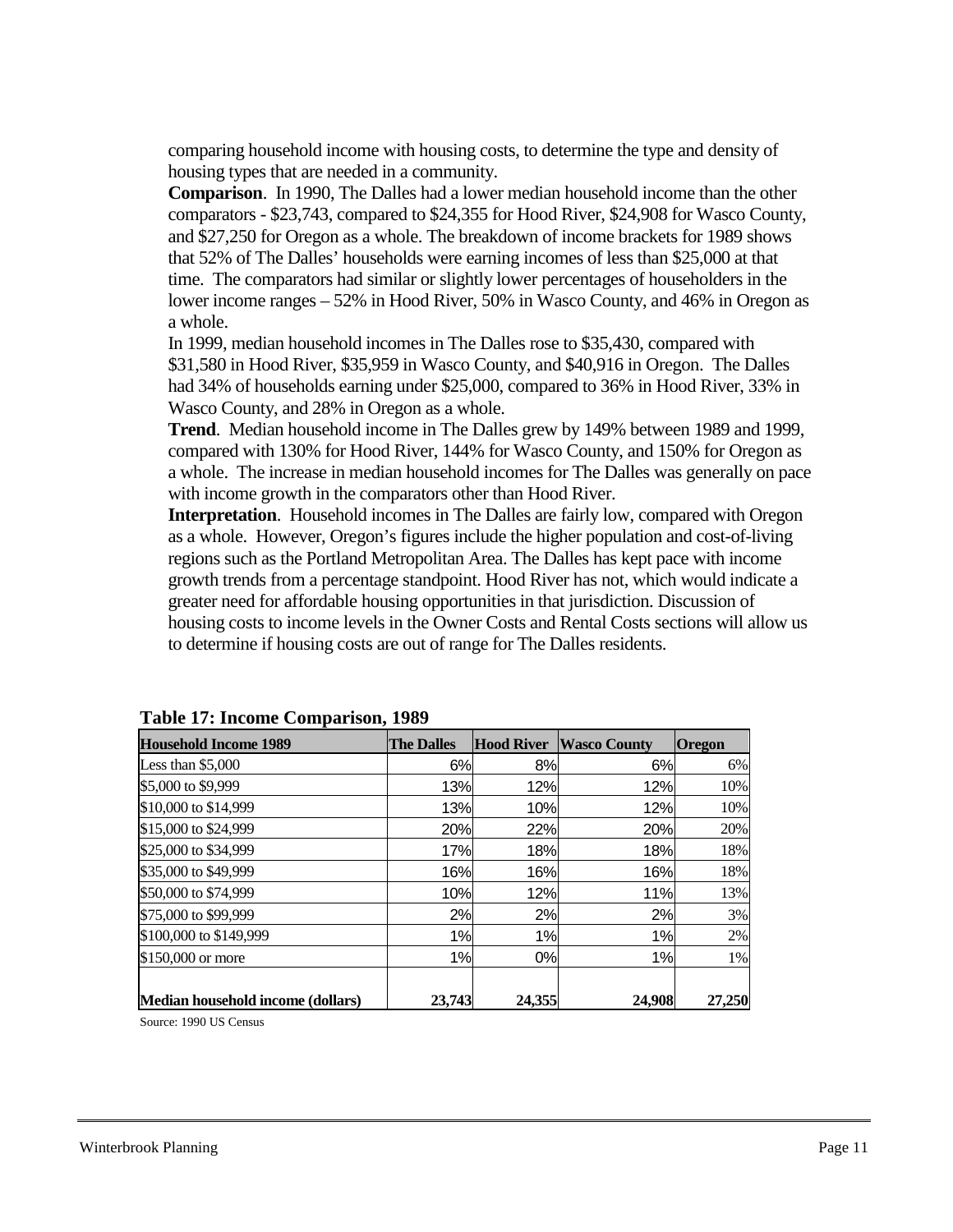| <b>Household Income 1999</b>      | <b>The Dalles</b> | <b>Hood River</b> | <b>Wasco County</b> | <b>Oregon</b> |
|-----------------------------------|-------------------|-------------------|---------------------|---------------|
| Less than $$10,000$               | 11%               | 11%               | 10%                 | 9%            |
| \$10,000 to \$14,999              | 10%               | 9%                | 9%                  | 6%            |
| \$15,000 to \$24,999              | 13%               | 17%               | 14%                 | 13%           |
| \$25,000 to \$34,999              | 15%               | 19%               | 15%                 | 14%           |
| \$35,000 to \$49,999              | 18%               | 15%               | 19%                 | 18%           |
| \$50,000 to \$74,999              | 19%               | 18%               | 19%                 | 20%           |
| \$75,000 to \$99,999              | 8%                | <b>5%</b>         | 8%                  | 10%           |
| \$100,000 to \$149,999            | 4%                | 6%                | 4%                  | 7%            |
| \$150,000 to \$199,999            | 1%                | 1%                | 1%                  | 2%            |
| \$200,000 or more                 | 0%                | 0%                | 1%                  | 2%            |
|                                   |                   |                   |                     |               |
| Median household income (dollars) | 35,430            | 31,580            | 35,959              | 40,916        |

#### **Table 18: Income Comparison, 1999**

Source: 2000 US Census

### **Table 19: Income Comparison Trends, 1989-1999**

| <b>Household Income Trend 1989-1999</b> | <b>The Dalles</b> | <b>Hood River</b> | <b>Wasco County</b> | <b>Oregon</b> |
|-----------------------------------------|-------------------|-------------------|---------------------|---------------|
| Less than $$10,000$                     | 5%                | 3%                | 4%                  | 3%            |
| \$10,000 to \$14,999                    | $-3%$             | $-3%$             | $-3%$               | $-3%$         |
| \$15,000 to \$24,999                    | 0%                | 7%                | 2%                  | 3%            |
| \$25,000 to \$34,999                    | $-5%$             | $-3%$             | $-6%$               | $-6%$         |
| \$35,000 to \$49,999                    | 1%                | $-3%$             | 1%                  | $0\%$         |
| \$50,000 to \$74,999                    | 3%                | 2%                | 3%                  | 2%            |
| \$75,000 to \$99,999                    | $-2\%$            | $-7%$             | $-3\%$              | $-3%$         |
| \$100,000 to \$149,999                  | 2%                | 4%                | 2%                  | 3%            |
| \$150,000 to \$199,999                  | 0%                | 0%                | 0%                  | 0%            |
| \$200,000 or more                       | $-1\%$            | 0%                | $-1\%$              | 1%            |
| <b>Median household income</b>          | 149%              | 130%              | 144%                | 150%          |

Source: 1990 & 2000 US Census

### <span id="page-11-0"></span>**Employment**

**Overview**. Tables 20, 21, and 22 below depict the percentage of working age (16 and older) population in the labor force, and levels of unemployment for The Dalles, Hood River, Wasco County, and Oregon. Labor force statistics can aid in a Land Needs Analysis by helping to describe both the economic status of a community and age-related factors, as most persons age 16 and above and not in the labor force are either involved in education (high school / college) or retired.

**Comparison**. In 1990, 59% of The Dalles residents age 16 and above were in the labor force, compared with 64% in Hood River, 59% in Wasco County, and 64% in Oregon as a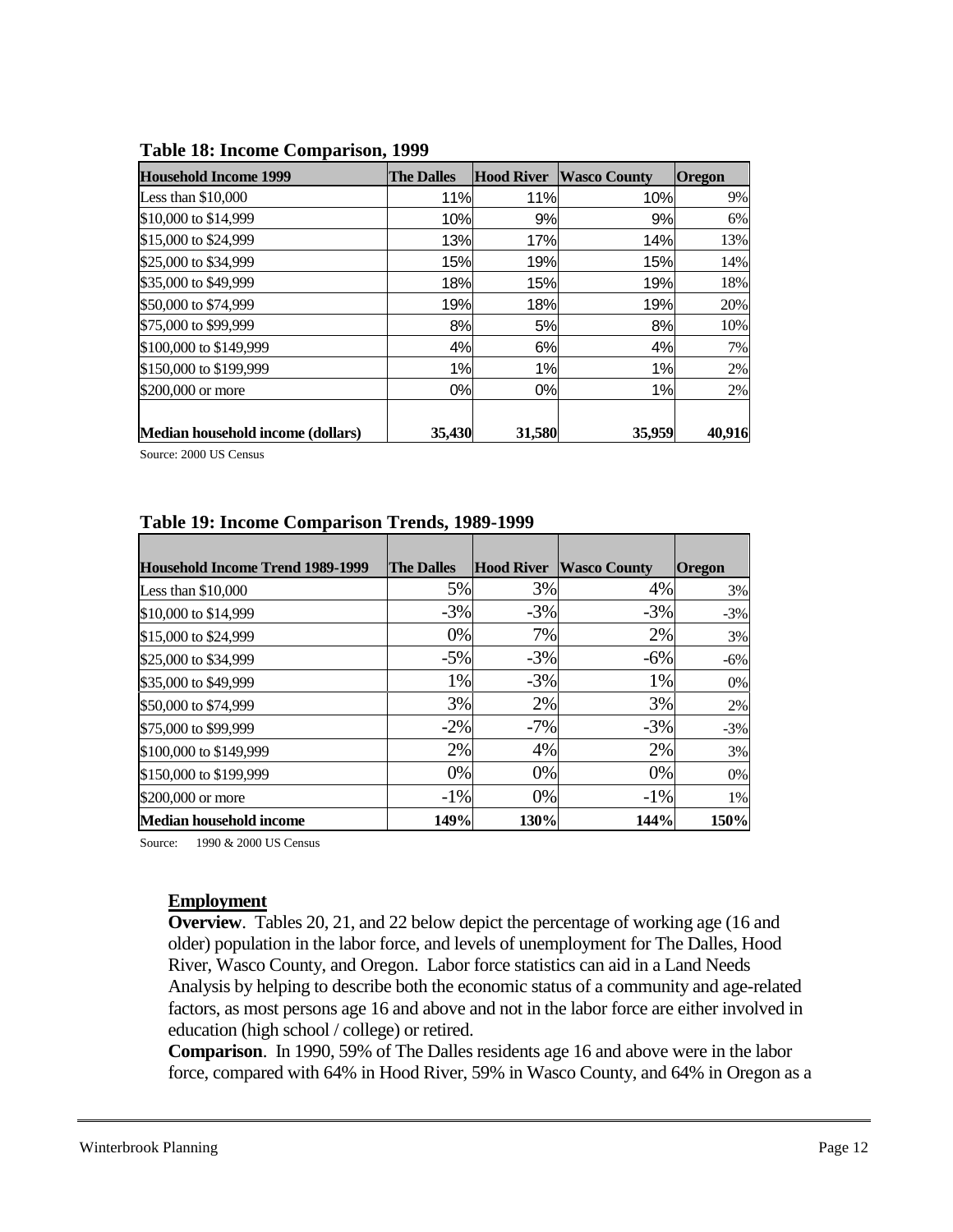whole. The Dalles in 1990 had a 5% unemployment rate, compared with 6% in Hood River, 5% in Wasco County, and 4% for Oregon as a whole.

In 2000, 61% of The Dalles residents age 16 and above were in the labor force, compared with 67% in Hood River, 61% in Wasco County, and 65% in Oregon as a whole. The Dalles' unemployment rate was fairly standard among the comparators, at 5% - the same as Hood River, and Wasco County, but slightly higher than Oregon (4%).

**Trend**. From 1990 to 2000, The Dalles and Wasco County increased labor force percentage by 2%, Hood River increased by 3%, and Oregon as a whole increased by 1%. Unemployment rates held steady for all comparators except Hood River, which declined by 1%.

**Interpretation**. The Dalles still has a fairly high percentage of residents over 16 years of age who are not in the labor force. This is likely related to the large cohort of retirementage residents. However, unemployment rates are fairly low at 5%, and the percentage of residents in the labor force rose from 1990-2000, so these statistics do not show a glaring problem for The Dalles in terms of labor force. Increasing economic opportunities may further increase the labor force percentage, by decreasing unemployment toward the state average and by bringing younger working-age residents to the City.

| <b>Labor Force Status 1990</b> | <b>The Dalles</b> |     | <b>Hood River Wasco County</b> | <b>Oregon</b> |
|--------------------------------|-------------------|-----|--------------------------------|---------------|
| In labor force                 | 59%               | 64% | 59%                            | 64%           |
| Unemployed                     | 5%                | 6%  | 5%                             | 4%            |
| Not in labor force             | 41%               | 36% | 41%                            | 36%           |

### **Table 20: Labor Force Status, 1990**

Source: 1990 US Census

### **Table 21: Labor Force Status, 2000**

| <b>Labor Force Status 2000</b> | <b>The Dalles</b> |     | <b>Hood River Wasco County</b> | <b>Oregon</b> |
|--------------------------------|-------------------|-----|--------------------------------|---------------|
| In labor force                 | 61%               | 67% | 61%                            | 65%           |
| Unemployed                     | 5%                | 5%  | 5%                             | 4%            |
| Not in labor force             | 39%               | 33% | 40%                            | 35%           |

Source: 2000 US Census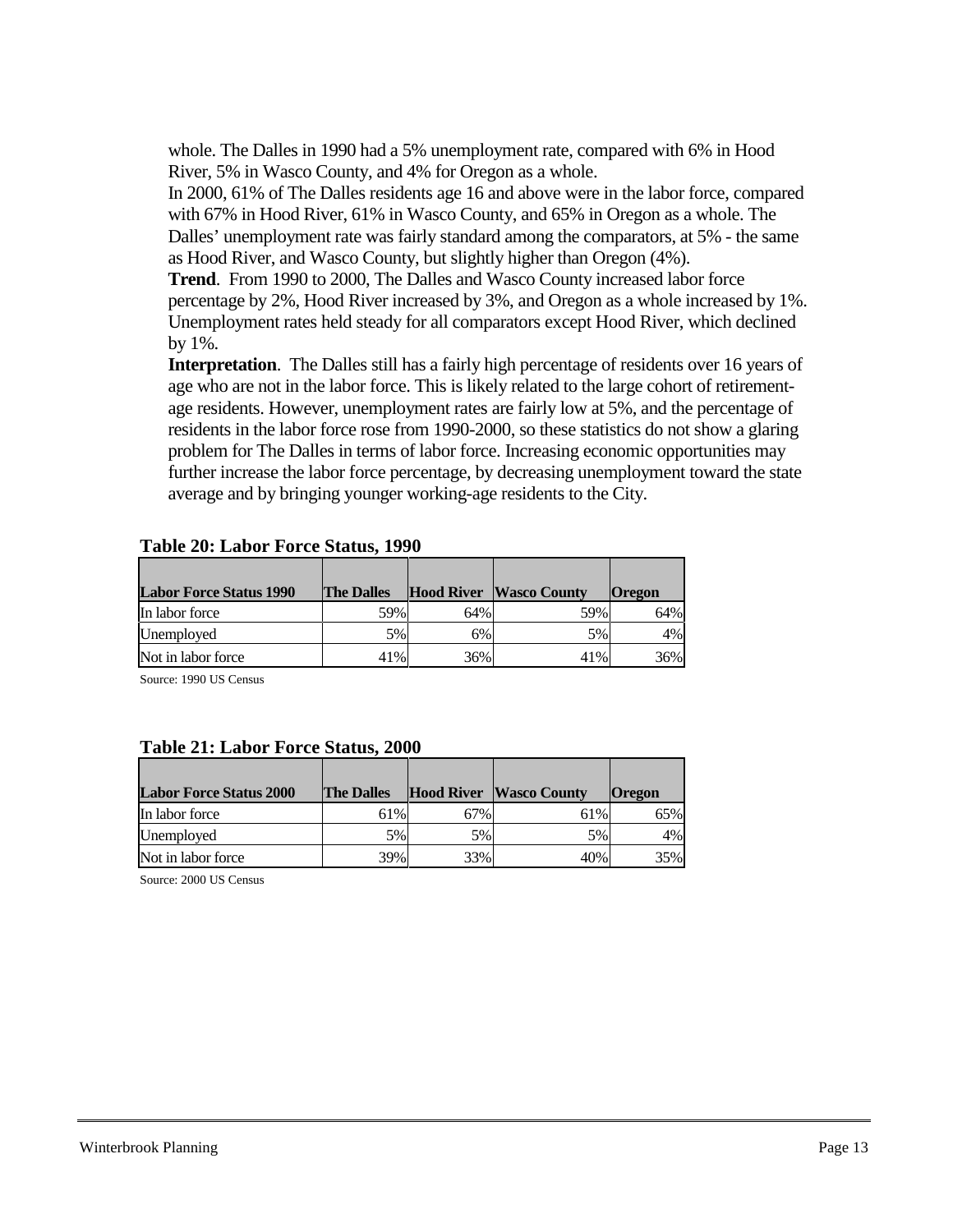| <b>Labor Force Trend 1990-</b><br>2000 | <b>The Dalles</b> |        | <b>Hood River Wasco County</b> | <b>Oregon</b> |
|----------------------------------------|-------------------|--------|--------------------------------|---------------|
| In labor force                         | 2%                | 3%     | $2\%$                          | $1\%$         |
| Unemployed                             | 0%                | $-1\%$ | 0%                             | 0%            |
| Not in labor force                     | $-2\%$            | $-3%$  | $-2\%$                         | $-1\%$        |

**Table 22: Labor Force Status Trends, 1990-2000**

Source: 1990 & 2000 US Census

### <span id="page-13-0"></span>**Housing Ownership Costs in Relation to Income**

**Overview**. Tables 23, 24, and 25 depict total owner costs as a percentage of monthly household income for The Dalles, Hood River, Wasco County, and Oregon. The relation of owner costs to income is very important in a housing needs analysis, as it indicates the affordability of the homeownership housing mix in a community.

**Comparison**. In 1989, 65% of The Dalles' homeowner households were paying less than 20% of their income on housing. This was higher than Wasco County as a whole at 67%, but less than the other comparators, as only 53% of households in Hood River and 56% in Oregon could say the same. The percentage of households paying 30% of more of their household income on homeownership was 13% in The Dalles and Wasco County in 1989. This was lower than Hood River (17%) and the State as a whole (18%).

In 1999, 54% of The Dalles homeowner households had home ownership costs that amounted to less than 20% of total household income. This was still higher than Oregon as a whole (49%), but slightly less than Hood River and Wasco County (55%). In 1999, 24% of The Dalles homeowner households were paying over 30% of their income on ownership costs. This was still lower than Oregon as a whole (25%), but higher than Hood River (21%) and Wasco County (23%).

**Trend**. From 1989 to 1999, The Dalles' housing ownership costs have increased in relation to household income, as have all the comparators. The percentage of The Dalles homeowners paying 30% or more of their household income on housing increased by 11%, compared to 4% in Hood River, and 10% in Wasco County and 7% in Oregon as a whole.

**Interpretation**. The high percentage of The Dalles homeowners in the highest cost bracket indicates a need for either lower cost homeownership options or an increase in household income.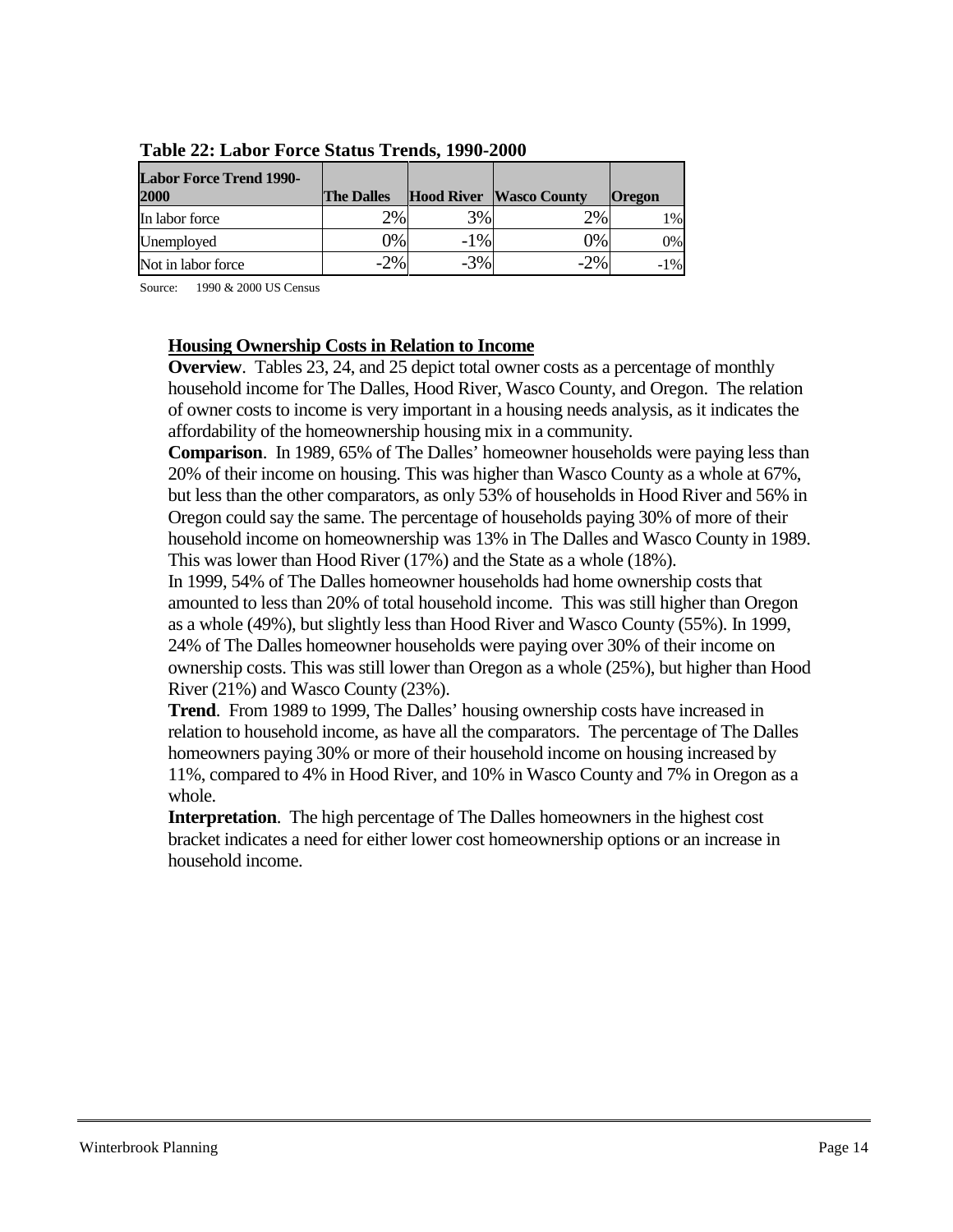#### **Table 23: Owner Costs, 1989**

| <b>Monthly Owner Costs as Percentage of</b><br><b>Household Income 1989</b> | <b>The Dalles</b> | <b>Hood River</b> | <b>Wasco County</b> | <b>Oregon</b> |
|-----------------------------------------------------------------------------|-------------------|-------------------|---------------------|---------------|
| Less than 20 percent                                                        | 65%               | 53%               | 67%                 | 56%           |
| 20 to 24 percent                                                            | 15%               | 15%               | 13%                 | 15%           |
| 25 to 29 percent                                                            | 6%                | 13%               | 6%                  | 10%           |
| 30 to 34 percent                                                            | 3%                | 8%                | 3%                  | 6%            |
| 35 percent or more                                                          | 10%               | 9%                | 10%                 | 12%           |

Source: 1990 US Census

### **Table 24: Owner Costs, 1999**

| <b>Monthly Owner Costs as Percentage of</b> |                   |                   |                     |               |
|---------------------------------------------|-------------------|-------------------|---------------------|---------------|
| <b>Household Income 1999</b>                | <b>The Dalles</b> | <b>Hood River</b> | <b>Wasco County</b> | <b>Oregon</b> |
| Less than 20 percent                        | 54%               | 55%               | 55%                 | 49%           |
| 20 to 24 percent                            | 13%               | 12%               | 13%                 | 15%           |
| 25 to 29 percent                            | 9%                | 12%               | 9%                  | 11%           |
| 30 to 34 percent                            | 8%                | 4%                | 7%                  | 7%            |
| 35 percent or more                          | 16%               | 17%               | 16%                 | 18%           |

Source: 2000 US Census

| <b>Monthly Owner Costs as Percentage of</b><br><b>Household Income Trends 1989-1999</b> | <b>The Dalles</b> | <b>Hood River</b> | <b>Wasco County</b> | <b>Oregon</b> |
|-----------------------------------------------------------------------------------------|-------------------|-------------------|---------------------|---------------|
| Less than 20 percent                                                                    | $-12\%$           | 2%                | $-12\%$             | $-7\%$        |
| 20 to 24 percent                                                                        | $-2\%$            | $-3%$             | $-1\%$              | 0%            |
| 25 to 29 percent                                                                        | 3%                | $-1\%$            | 3%                  | 1%            |
| 30 to 34 percent                                                                        | 5%                | $-4%$             | 4%                  | 2%            |
| 35 percent or more                                                                      | 6%                | 8%                | 6%                  | .5%           |

### **Table 25: Owner Costs Trends, 1989-1999**

Source: 1990 & 2000 US Census

### <span id="page-14-0"></span>**Housing Rental Costs in Relation to Income**

**Overview**. Tables 26, 27, and 28 depict gross monthly rent as a percentage of monthly household income for The Dalles, Hood River, Wasco County, and Oregon. This is important in determining housing needs, as it portrays the affordability of the rental housing mix in comparison to household income for a community.

**Comparison**. In 1989, The Dalles rental housing was fairly affordable to The Dalles residents – 37% of The Dalles and Wasco County renter households were spending less than 20% of their income on housing, which was better than Hood River (36%) and Oregon as a whole (32%). On the other side of the scale, 36% of The Dalles rental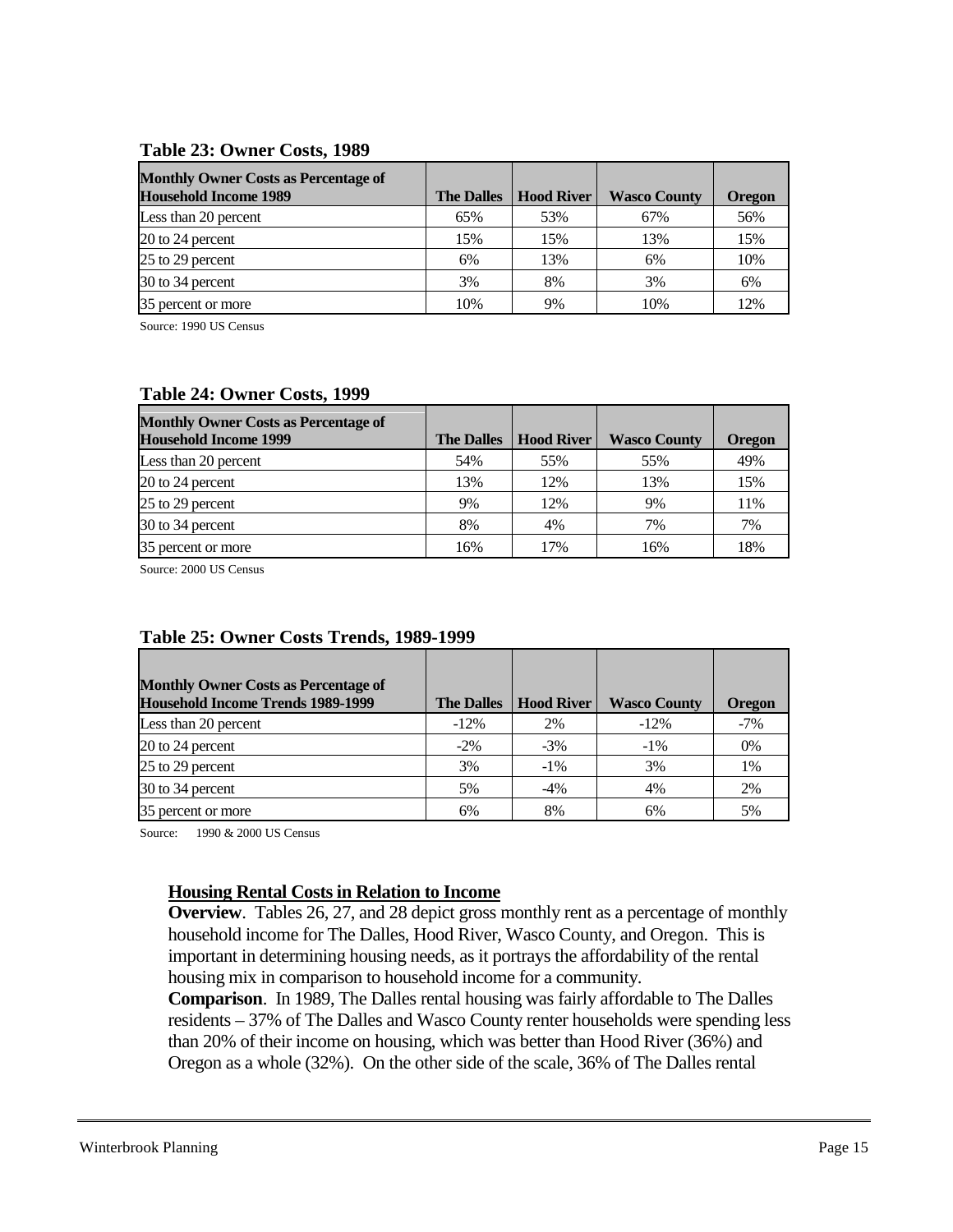households were paying over 30% of their income on housing – compared to 39% in Hood River, 33% in Wasco County, and 38% in Oregon.

In 1999, 30% of The Dalles renter households were spending less than 20% of their income on housing, which was still better than Hood River (26%) and Oregon as a whole (29%), but slightly lower than Wasco County (32%). The Dalles was relatively expensive at the high end, with 41% of renters paying 30% or more of their income in rental costs. Hood River was more expensive, at 43%, but Wasco County (38%) and Oregon (40%) were lower.

**Trend**. The Dalles rental costs as compared to income increased from1989 to 1999. The percentage of The Dalles renters paying the lowest amount (under 20%) of their income on rent decreased by 7%. Hood River decreased by 10%. Wasco County and Oregon also became slightly less affordable, with 5% and 3% decreases. At the other end, The Dalles and Wasco County increased 5% in households paying 30% or more of income on rent, while Hood River (3%) and Oregon as a whole (2%) saw slightly lower increases.

**Interpretation**. The Dalles' rental costs as a percentage of income increased from 1989 to 1999, at a higher rate than Wasco County or the State. This indicates a need for both more affordable rental housing as well as economic development with higher wage jobs.

| <b>Gross Rent as Percent of</b> |                   |                   |                     |               |
|---------------------------------|-------------------|-------------------|---------------------|---------------|
| <b>Household Income 1989</b>    | <b>The Dalles</b> | <b>Hood River</b> | <b>Wasco County</b> | <b>Oregon</b> |
| Less than 20 percent            | 37%               | 36%               | 37%                 | 32%           |
| 20 to 24 percent                | 13%               | 9%                | 13%                 | 14%           |
| 25 to 29 percent                | 10%               | 12%               | 11%                 | 11%           |
| 30 to 34 percent                | 4%                | 11%               | 5%                  | 8%            |
| 35 percent or more              | 32%               | 28%               | 28%                 | 30%           |

#### **Table 26: Rental Costs, 1989**

Source: 1990 US Census

#### **Table 27: Rental Costs, 1999**

| <b>Gross Rent as Percent of</b><br><b>Household Income 1999</b> | <b>The Dalles</b> | <b>Hood River</b> | <b>Wasco County</b> | <b>Oregon</b> |
|-----------------------------------------------------------------|-------------------|-------------------|---------------------|---------------|
| Less than 20 percent                                            | 30%               | 26%               | 32%                 | 29%           |
| 20 to 24 percent                                                | 10%               | 15%               | 10%                 | 14%           |
| 25 to 29 percent                                                | 13%               | 12%               | 11%                 | 12%           |
| 30 to 34 percent                                                | 11%               | 9%                | 9%                  | 8%            |
| 35 percent or more                                              | 30%               | 34%               | 29%                 | 32%           |

Source: 2000 US Census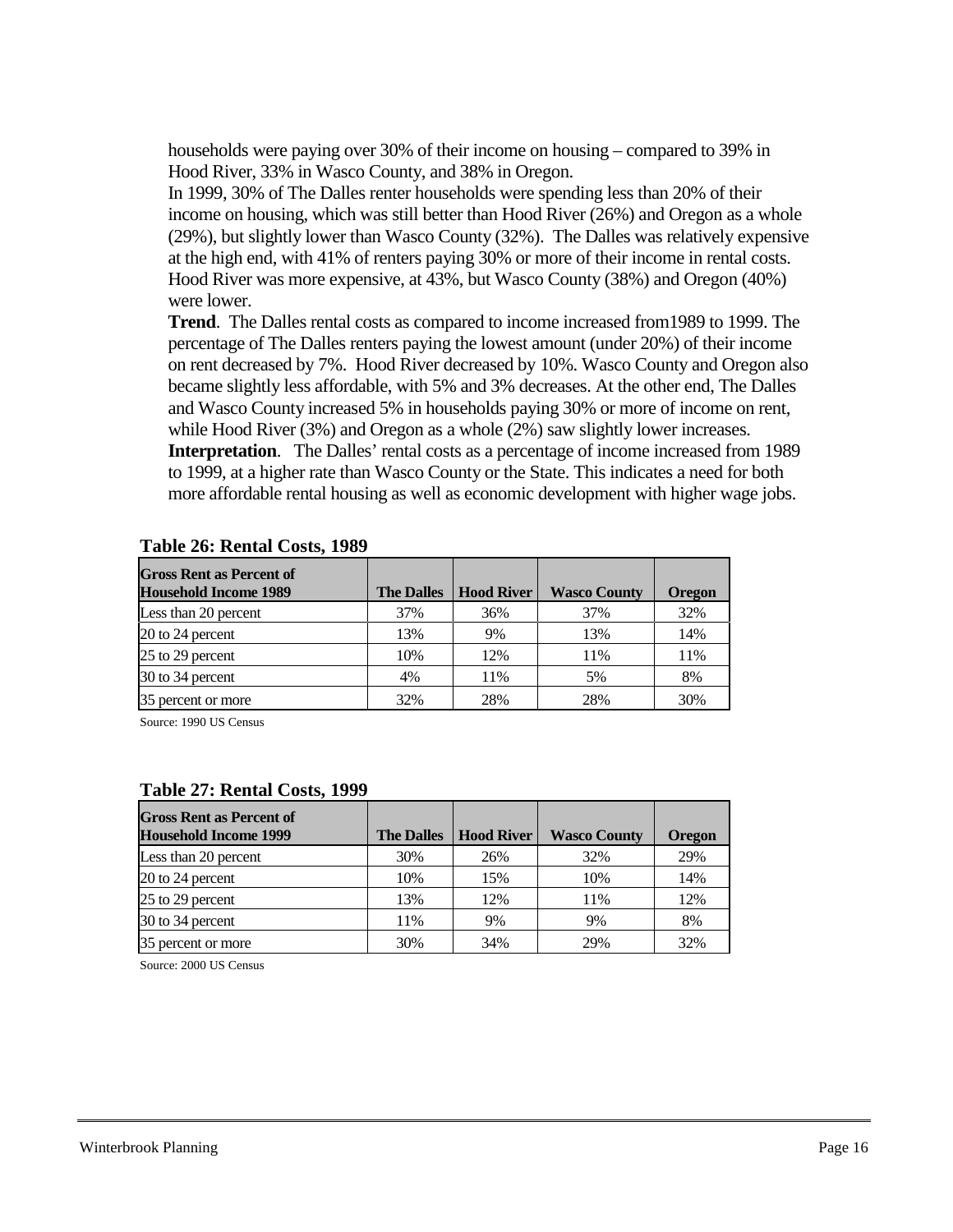| <b>Gross Rent as Percent of</b><br><b>Household Income Trends 1989-</b> |                   |                   |                     |               |
|-------------------------------------------------------------------------|-------------------|-------------------|---------------------|---------------|
| 1999                                                                    | <b>The Dalles</b> | <b>Hood River</b> | <b>Wasco County</b> | <b>Oregon</b> |
| Less than 20 percent                                                    | $-7\%$            | $-10%$            | $-5\%$              | $-3%$         |
| 20 to 24 percent                                                        | $-3\%$            | 6%                | $-4%$               | $-1\%$        |
| 25 to 29 percent                                                        | 3%                | $0\%$             | 0%                  | 0%            |
| 30 to 34 percent                                                        | 7%                | $-3\%$            | 4%                  | 0%            |
| 35 percent or more                                                      | $-2\%$            | 6%                | 1%                  | 2%            |

**Table 28: Rental Costs Trends, 1989-1999**

Source: 1990 & 2000 US Census

#### <span id="page-16-0"></span>**Actual Housing Costs**

**Overview**. Tables 32, 33, and 34 depict median rent and home prices for The Dalles, Hood River, Wasco County, and Oregon. These raw numbers are also important to look at for a Housing Needs Analysis, as they depict real (not purely relative) housing cost differences between communities.

**Comparison**. In 1990, The Dalles' median rent was fairly low at \$281 per month – comparable to Wasco County at \$275, and significantly lower than Hood River (\$333) and Oregon as a whole (\$408). Median home value in The Dalles and Wasco County for 1990 was comparatively quite low at about \$50,000 – compared to \$80,100 in Hood River and \$67,100 for the state of Oregon.

In 2000, The Dalles' median rent was still fairly low at \$497 per month – still comparable to Wasco County at \$488, and lower than Hood River's median of \$544 and Oregon's median of \$620. The Dalles' median home price was the lowest among the comparators in 2000, coming in at \$103,800 – compared with \$105,500 in Wasco County, \$143,100 in Hood River, and \$152,100 in Oregon as a whole.

**Trend**. The Dalles' median rent increased by \$216 from 1990-2000. This was comparable to the comparators, which saw increases from \$211-213. Home prices in The Dalles increased by the lowest amount from 1990-2000. Home prices increased only \$53,700 in The Dalles, compared with \$63,000 in Hood River, \$55,500 in Wasco County, and \$85,000 in Oregon as a whole.

**Interpretation**. Median rent in The Dalles has been relatively low, which indicates that the income levels, rather than housing costs, are making rent less affordable. Increasing economic development with corresponding increases in income levels will undoubtedly increase area prices through market forces, but should also act to make rental housing more affordable.

Though rising quickly, median home value in The Dalles has been low and continues to be comparatively lower than other communities in this analysis, as well as the county and state. This means that The Dalles is providing relatively more affordable housing. The Dalles residents can expect to pay less for a house than in most other places around the state. In addition to planning for economic stimuli, The Dalles should continue to encourage lower cost housing options.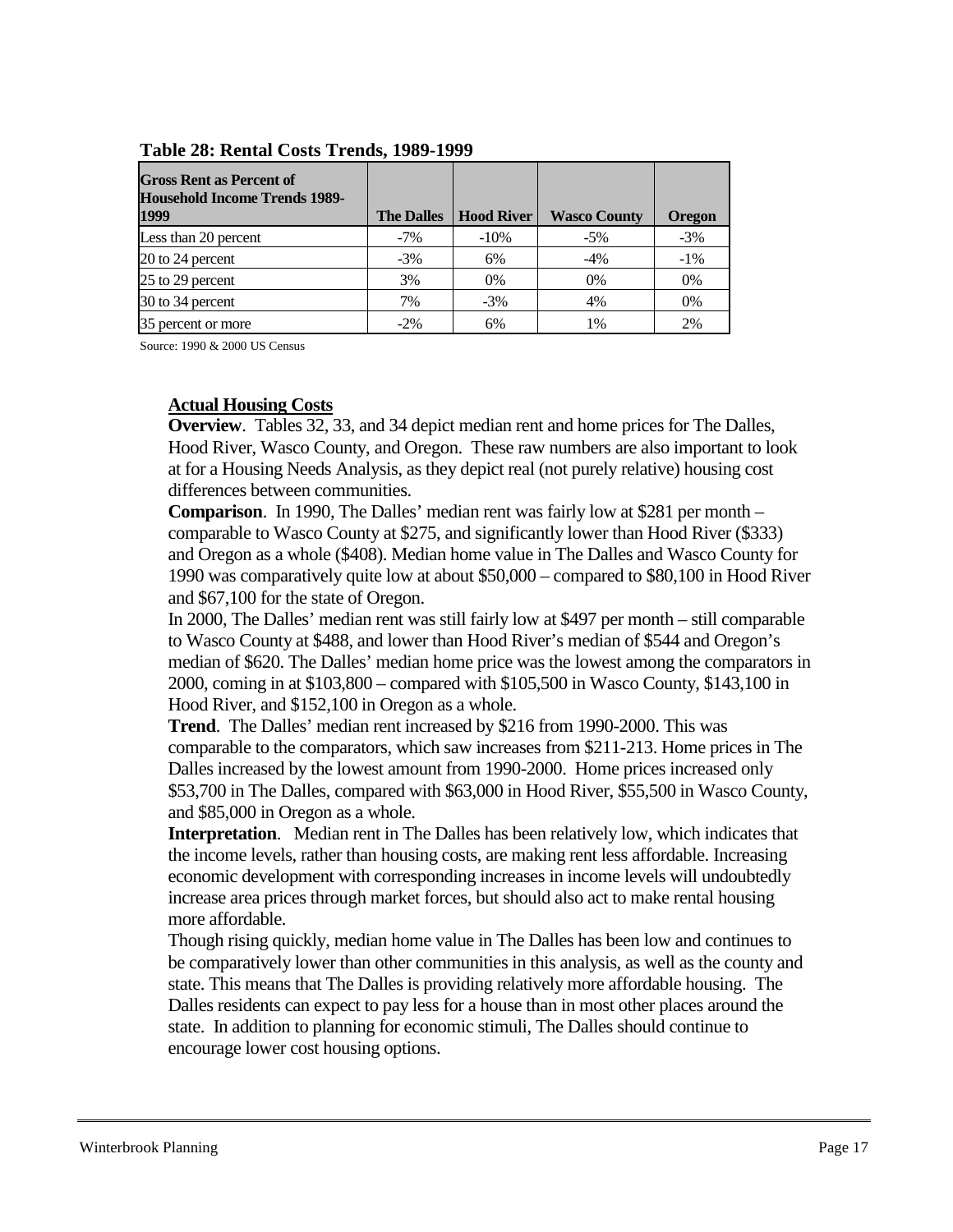### **Table 29: Housing Costs, 1990**

| <b>Housing Costs 1990</b>   | <b>The Dalles</b> | <b>Hood River</b> | <b>Wasco County</b> | Oregon   |
|-----------------------------|-------------------|-------------------|---------------------|----------|
| Median Rent (dollars)       | \$281             | \$333             | \$275               | 408      |
| Median Home Value (dollars) | \$50,100          | \$80,100          | \$50,000            | \$67,100 |

Source: 1990 US Census

#### **Table 30: Housing Costs, 2000**

| <b>Housing Costs 2000</b>   | <b>The Dalles</b> | <b>Hood River</b> | <b>Wasco County</b> | <b>Oregon</b> |
|-----------------------------|-------------------|-------------------|---------------------|---------------|
| Median Rent (dollars)       | \$497             | \$544             | \$488               | 620           |
| Median Home Value (dollars) | \$103,800         | \$143,100         | \$105,500           | \$152,100     |

Source: 2000 US Census

#### **Table 31: Housing Costs Trends, 1990-2000**

| <b>Housing Costs Trends 1990-</b><br>2000 | <b>The Dalles</b> | <b>Hood River</b> | <b>Wasco County</b> | <b>Oregon</b> |
|-------------------------------------------|-------------------|-------------------|---------------------|---------------|
| Median Rent (dollars)                     | \$216             | \$211             | \$213               | 212           |
| Median Home Value (dollars)               | \$53,700          | \$63,000          | \$55,500            | \$ 85,000     |

Source: 1990 & 2000 US Census

### <span id="page-17-0"></span>**Housing Costs and Income Trends Comparison**

As shown in Tables 29-31, median rents and home values were increasing in all comparators from 1990-2000. As shown in Tables 17-19, median incomes were also increasing in all comparators during this period.

Table 32 below compares median housing costs trends to median income trends. As shown in Table 32, median rent in The Dalles for the Year 2000 was 177% of median rent in The Dalles for the Year 1990. Median household income in The Dalles for the Year 2000 was 149% of median household income in The Dalles for the Year 1990. The "income to rent difference" as shown in Table 32 was -28%, meaning the income increase during this time period was 28% less than the rent increase.

As shown in Table 32, The Dalles' income to rent difference was lower (i.e. income increase more closely matched rent increase) than Hood River or Wasco County, both at -33%. The income to rent difference in Oregon as a whole was just -2%, indicating a much closer match between rising income and rental costs in the State as a whole.

Home values are rising faster than incomes in all comparators. From 1990 to 2000, home values in The Dalles, Wasco County, and Oregon as a whole more than doubled. The income to home value difference for The Dalles was -58%, which was slightly worse than Hood River (-49%), but better than Wasco County (-67%) and Oregon as a whole (-77%). This increasing gap indicates a need for increased economic development as well as more affordable home ownership opportunities in The Dalles as well as all other comparators.